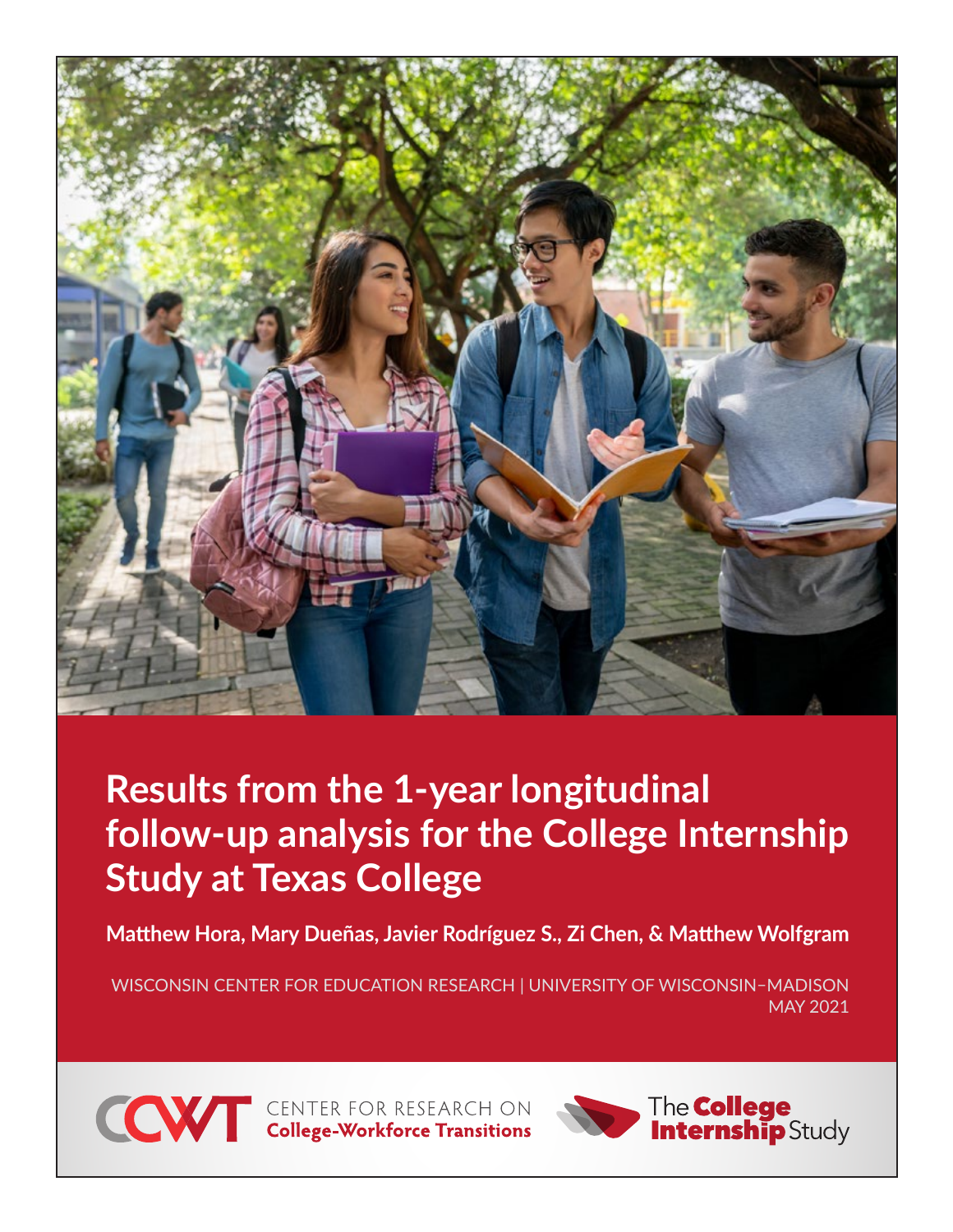# **Texas College 1-year follow-up: Executive Summary**

This report includes findings from the second round of data collection (Fall 2020 or T2) at Texas College for The *College Internship Study.* The data collected at T2 include follow-up interviews with 6 students and a follow-up online survey of 110 students who participated in the first round of data collection (Fall 2019 or T1). These data are analyzed to provide faculty, staff, and leadership at Texas College with evidence-based insights about the impacts of internship participation on students' lives and careers. This second round of the *College Internship Study* at Texas College is guided by the following research question: **What are the changes concerning students' internship experiences and outcomes comparing longitudinal data at two points in time?**

# **KEY FINDING 1**

**Nearly thirty percent of respondents participated in an internship at either T1 or T2.**  This table shows that 78 (70.9%) respondents did not participate in an internship at either time.

| <b>Internship Group</b>               | Total (%)  |
|---------------------------------------|------------|
| Neither T1 nor T2                     | 78 (70.9%) |
| T <sub>1</sub> but not T <sub>2</sub> | 13 (11.8%) |
| T <sub>2</sub> but not T <sub>1</sub> | 8(7.3%)    |
| <b>Both T1 &amp; T2</b>               | 11 (10.0%) |

# **KEY FINDING 2**

**For students who participated in internships at both Time 1 and Time 2, internship satisfaction declined considerably in Time 2.** Despite this, perceived internship value, both in terms of academic and career value, remained steady and even slightly increased in Time 2. This figure shows the changes in average scores for each measure of internship experience between T1 and T2.

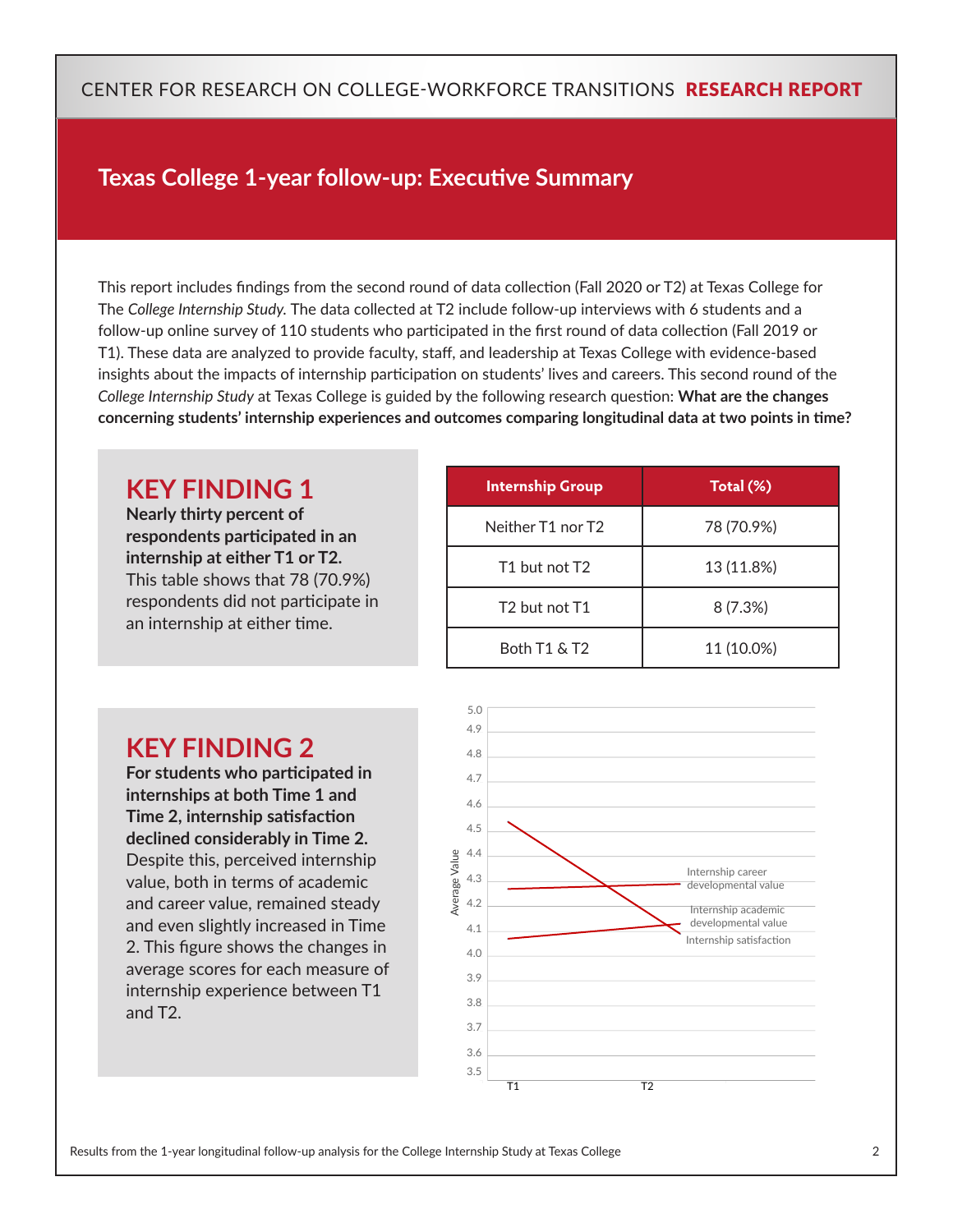

# **KEY FINDING 4**

Sixty-six students indicated they had not participated in an internship in T1, despite wanting to do so. A year later, 50 of these 66 did not participate despite still being interested. **Consistent across both times, students reported that a heavy course load and having to work at their current job were obstacles to internship participation.**



# **KEY FINDING 5**

Among the 25 graduates at Texas college, 7 had not found a job at the time of the survey. Their reported reasons for this were: 1) No jobs available; 2)Their credentials made them overqualified for entry-level; 3) The COVID-19 pandemic has made job opportunities scarce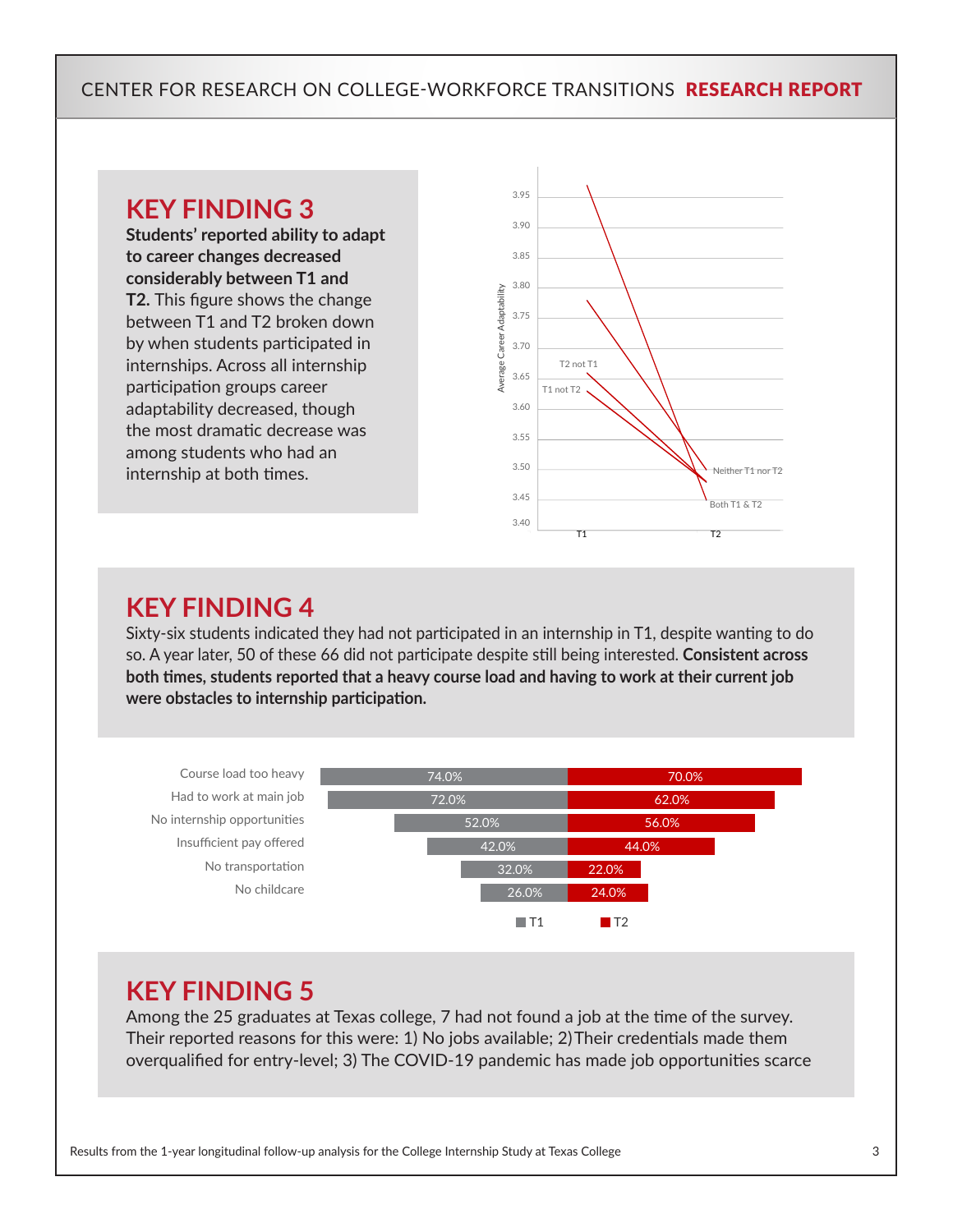# **KEY FINDING 6**

**Employed graduates with some internship experience reported higher incomes, longer job searches, and that their jobs were more related to their academic program compared to their peers.** These three figures show the distribution based on internship participation, with the box plot showing the range of values and the averages highlighted. Given the small sample size, these results should be interpreted with caution.



In interviews with students who had an internship experience, several key outcomes emerged. Internships helped students to:

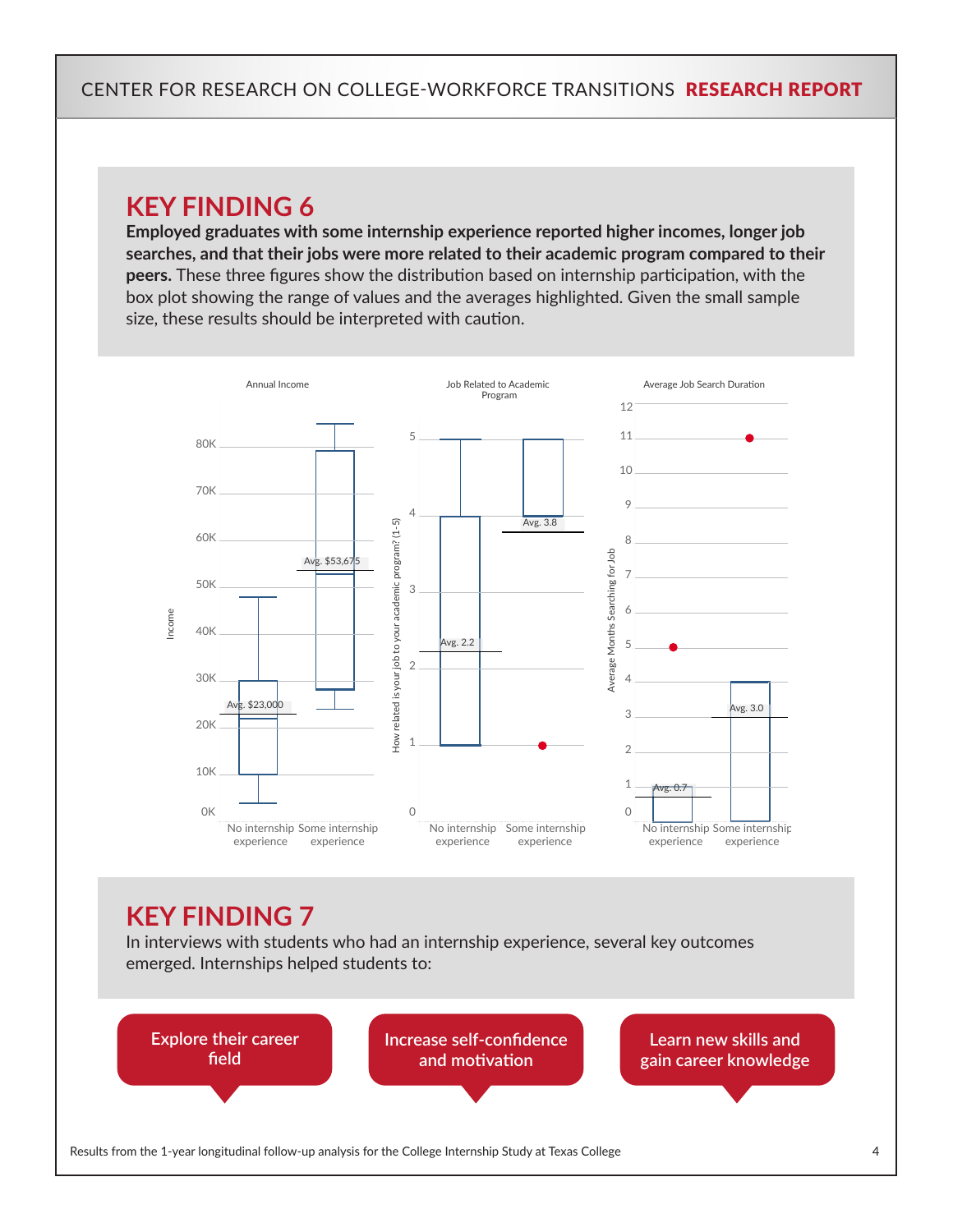# **Contents**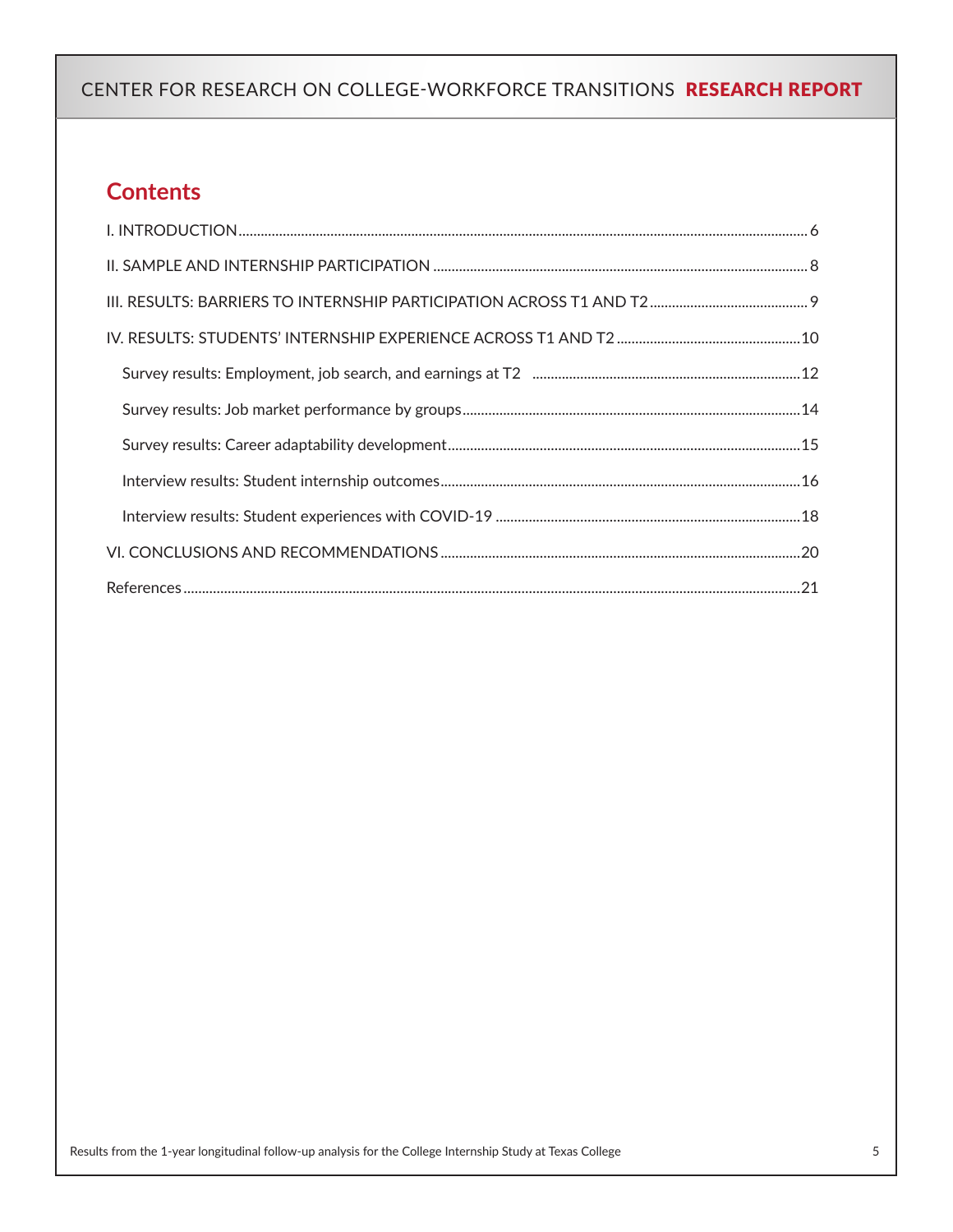# <span id="page-5-0"></span>**I. INTRODUCTION**

In higher education, internships are widely considered beneficial co-curricular opportunities that help undergraduate students acquire real-world professional experience and become better prepared for their transition to the workforce. Increasingly, however, the promise of internships is subjected to empirical scrutiny as some evidence suggests that internship programs are not available to all students on account of socioeconomic and other barriers (Hora, et al., 2019), and that participating in an internship does not always yield the expected positive results (Klein & Weiss, 2011; Silva et al, 2018).

The literature on internship outcomes has largely focused on students' ability to secure a job and avoid unemployment (Baert et al., 2019; Nunley et al., 2016; Rigsby et al., 2013). Thus far, the evidence regarding labor market outcomes of internship participation continues to be mixed. Individuals' background and internship specific contexts seem to matter substantially in terms of the extent to which internships can benefit students in their job search (Klein & Weiss, 2011). Some argue that internships benefit students by affording them necessary connections rather than contributing to their practical learning (Weiss et al., 2014). Such arguments challenge the notion that internships are always a rich, experiential learning opportunity. Additionally, a myriad of studies has focused on other outcomes of internship participation, including influencing students' career decisions (Powers et al., 2018), students' work ethic and preconceptions about the professional world (Taylor, 1988), students' perceptions of employment traits (Green et al., 2011), among other studies that document positive outcomes for students (Hora et al., 2017; Gillespie et al., 2020).

Generally, most studies on employment or psychosocial impacts of internship participation are cross-sectional, with few studies that document the longitudinal impact of internships for students (Negru-Subtirica et al., 2015; Ocampo et al., 2020; Silva et al, 2018). One interesting exception is Ocampo and colleagues' recent study (2020) on the longitudinal impact of internship participation on students' level of career adaptability. Career adaptability is an important psychosocial competency, which refers to "the readiness to cope with the predictable tasks of preparing for and participating in the work role and with the unpredictable adjustments prompted by changes in work and working conditions" (Savickas, 1997, p. 254). It is measured in relation to four psychological traits that interns display at work: levels of concern, control, curiosity, and confidence (Porfeli & Savickas, 2012). Ocampo et al. (2020) conducted a survey of 173 undergraduate hotel and restaurant management students in China, measuring the career adaptability of interns and non-interns at five points in time before, during, and up to five months after the completion of their internships. They found that for the students who interned, all measures of career adaptability increased linearly overtime; whereas for the students who did not intern, there was no growth in the career adaptability except for the dimension of career concern. The findings indicate that internship participation may provide students the opportunity to acquire increased psychological skills and resources to manage career planning and adjustment, and that such a benefit may persist over time.

The College Internship Study is a mixed-methods, longitudinal research project that aims to document the characteristics of undergraduate students' internship experiences, investigate how internship participation is related to certain student characteristics, and analyze how participating in an internship affects the career trajectories of students. The first round of research conducted at Texas College resulted in a [report](http://ccwt.wceruw.org/documents/CCWT_report_results%20from%20Texas%20University.pdf) with information regarding the internship participation rates, characteristics, and outcomes for students, as well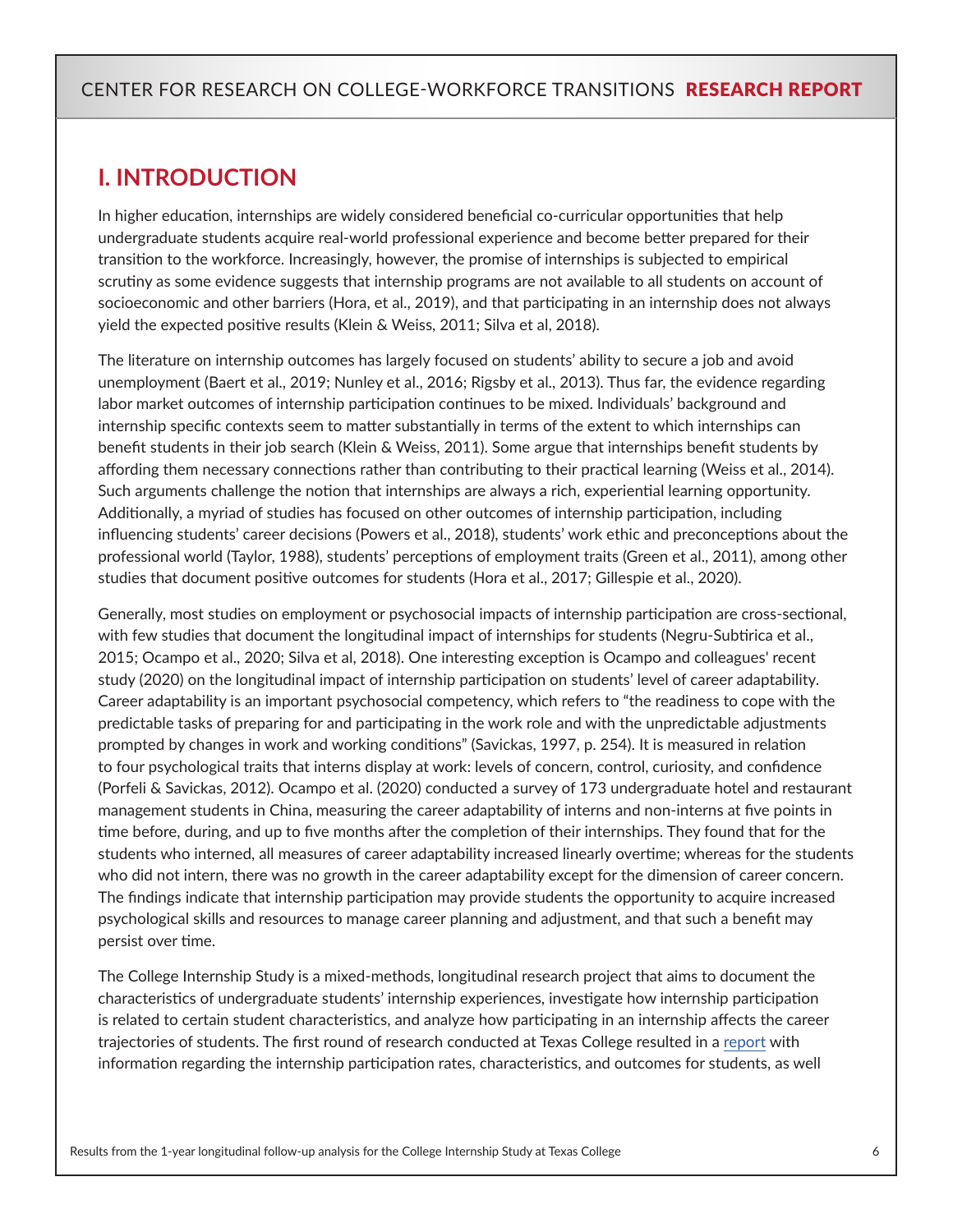as findings about barriers that students face when attempting to access internships. The T1 results indicated that internship participation was associated with positive outcome measures of students' career adaptability, internship satisfaction, and perceived developmental value (Chen et al., 2020). In the fall of 2020, CCWT conducted a second round of data collection at Texas College as part of the College Internship Study.

The survey results from this second round of research for the *College Internship Study* allow us to study if there are any systematic patterns over time in internship experiences and outcomes for students with or without internship experience before graduation. Specifically, we were able to compare internship experiences between Time 1 and Time 2 (e.g., supervisor support, supervisor mentoring, goal clarity, etc.), and describe changes in attitudes and perceived benefits for students who reported internship experiences at both times. Furthermore, this second round of data allows us to compare how different students fared in the labor market post-graduation. The current report provides descriptive results regarding the job search process for students who did and did not participate in internships as undergraduates, including the graduates' job search strategies, the duration of time spent finding a job, and the pay they receive upon being hired. Additionally, we analyzed students' career adaptability across T1 and T2. Table 1 summarizes the different samples and the outcomes that are presented in this report. .

| <b>Description of sample</b>                                                         | Sample size | <b>Outcomes measured</b> | <b>Reported</b>      |
|--------------------------------------------------------------------------------------|-------------|--------------------------|----------------------|
| Students who did not participate in an                                               | $n = 78$    | Barriers to internship   | <b>Results</b>       |
| internship at either T1 or T2                                                        |             | participation            | section III          |
| Students who participated in separate                                                | $n = 11$    | Internship program       | <b>Results</b>       |
| internships at T1 and at T2                                                          |             | features                 | section IV           |
| Graduates with employment outcomes                                                   | $n = 18$    | Job market               | <b>Results</b>       |
| measured at T2                                                                       |             | performance              | section V            |
| All participating students with longitudinal<br>psychosocial outcomes measured at T2 | $n = 110$   | Career adaptability      | Results<br>section V |

#### **Table 1. Description of longitudinal sample and outcome measures**

One-on-one phone interviews with students provided detailed narratives of students' experiences during their internships, and their perceptions of the outcomes and consequences of their internships. We place students' experiences at the heart of our analyses, and hope to inform the work of educators, employers, and career service professionals in order to aid in designing better, more meaningful, and effective internship programs for students.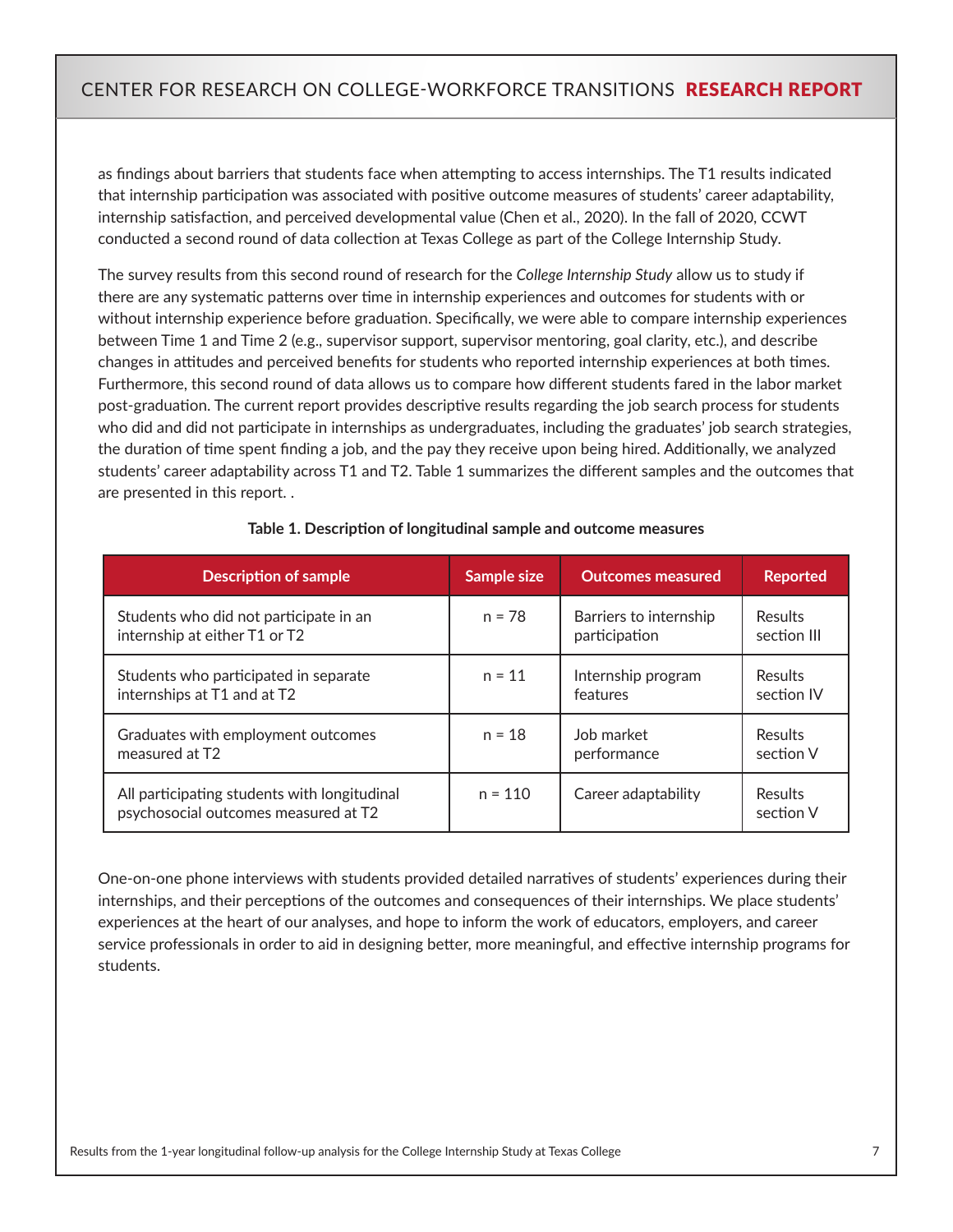# <span id="page-7-0"></span>**II. SAMPLE AND INTERNSHIP PARTICIPATION**

The second round of data collection took place in fall 2020 (time 2 or T2), a year after the first survey was administered to students in fall 2019 (time 1 or T1). These T2 data include an online survey of students who participated in the survey at T1 and one-on-one phone interviews with students who participated in focus groups at T1 (see Table 2). The T2 online survey was administered to 233 students and 110 of them completed the questionnaire, resulting in a response rate of 47.2%. The survey included questions about students' demographic characteristics, career adaptability, the characteristics of their internships, and post-graduation and employment questions for those who had graduated or stopped attending college. This report only showcases the results relevant for the comparison between T1 and T2 internship experiences, as well as to the longitudinal outcomes for students who were employed after graduation.

Due to covid-19 and in line with CDC guidelines, follow-up interviews were via phone. There were six students who participated in one-on-one follow-up phone interviews. Two of those students had participated in at least one internship by the time of the second round of data collection and four students indicated they had not.

|                                     | <b>Survey Sample</b>                                                                                     | <b>Interview Sample</b>                                                                                |
|-------------------------------------|----------------------------------------------------------------------------------------------------------|--------------------------------------------------------------------------------------------------------|
| Total                               | 110                                                                                                      | 6                                                                                                      |
| Gender                              | Male = $38(34.5%)$<br>Female = $72(65.5%)$                                                               | Male = $2(33.3%)$<br>Female = $4(66.6%)$                                                               |
| Race                                | Asian = $1(0.9\%)$<br>$Black = none$<br>Hispanic = 96 (87.3%)<br>White = 11 (10.0%)<br>Other = $2(1.8%)$ | Asian = $0(0%)$<br>$Black = 0 (0%)$<br>Hispanic = $6(0%)$<br>White = $0(88.9%)$<br>Other = $0(11.1\%)$ |
| First-generation<br>college student | Yes = 59 $(53.6%)$<br>$No = 51 (46.4%)$                                                                  | $Yes = 3 (50%)$<br>$No = 3 (50%)$                                                                      |

#### **Table 2. Description of the Fall 2020 T2 sample**

Thirty-two of the 110 survey respondents (29.1%) reported having participated in an internship program. We found that 8 students (7.3%) reported having an internship experience at T2 but not at T1, while 13 students (11.8%) reported having participated in internship(s) at T1 but not T2. In addition, a total of 11 students (10%) reported having done separate internships at both instances of data collection. In contrast, 78 students (70.9%) reported not having done an internship at either time (see Figure 1). Their barriers to internship participation will be explored and discussed in the next section.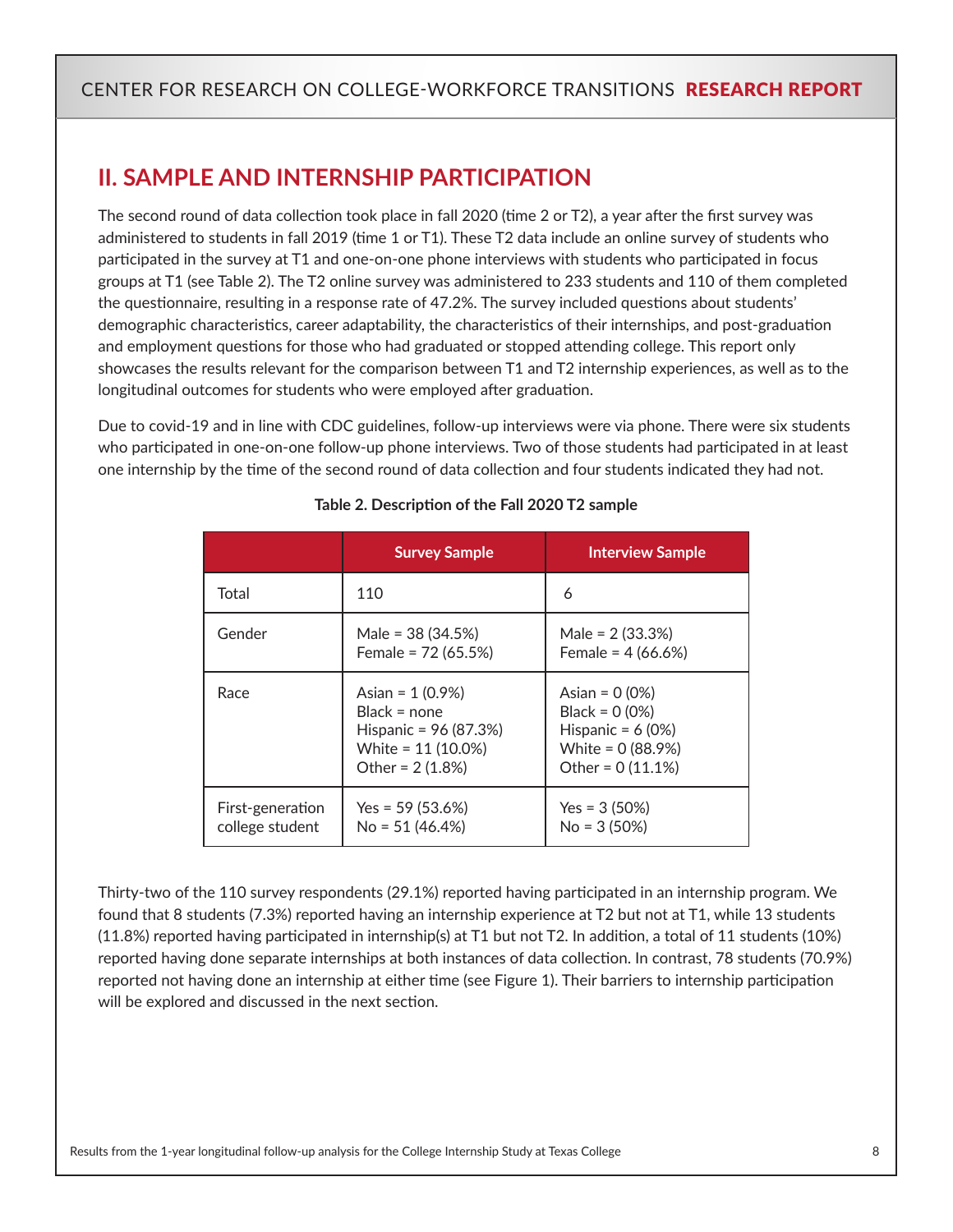<span id="page-8-0"></span>

Twenty-five students (22.7%) had graduated by the second round of data collection, and 83 students (75.5%) were still enrolled in college. At the time of data collection, two students (1.8%) reported they were taking a break from college but planned to return within two years.

The data collected shows that only  $16\%$  (n = 4) of students who already graduated took part in internship programs, and about 18% (n = 15) of those still enrolled had taken part of an internship in the 12 months before the survey was conducted (see figure 2).



#### Figure 2. Internship in the Past 12 Months (Yes/No), by Graduation Status ( $n = 108$ )

Note: Two students who reported taking a break from college with plans to re-enroll within the next two years were not included in the Figure 2.

# **III. RESULTS: BARRIERS TO INTERNSHIP PARTICIPATION ACROSS T1 AND T2**

In this section, we present findings regarding the 78 respondents who reported not having participated in an internship at T1 or T2, focusing specifically on those who were interested in doing an internship but were unable to do so for different reasons.

First, considering each instance of data collection separately, of the 86 students who did not participate in an internship in T1, 66 of them (76.7%) reported that they were interested but unable to do so. At T2, of the 91 students who did not do an internship, 71 students (78%) reported being interested in doing one. Moreover, 50 of the 66 students who were interested in doing an internship at T1 (75.8%) reported still not being able to do an internship in T2, despite being interested in doing so. This suggests that some barriers to internship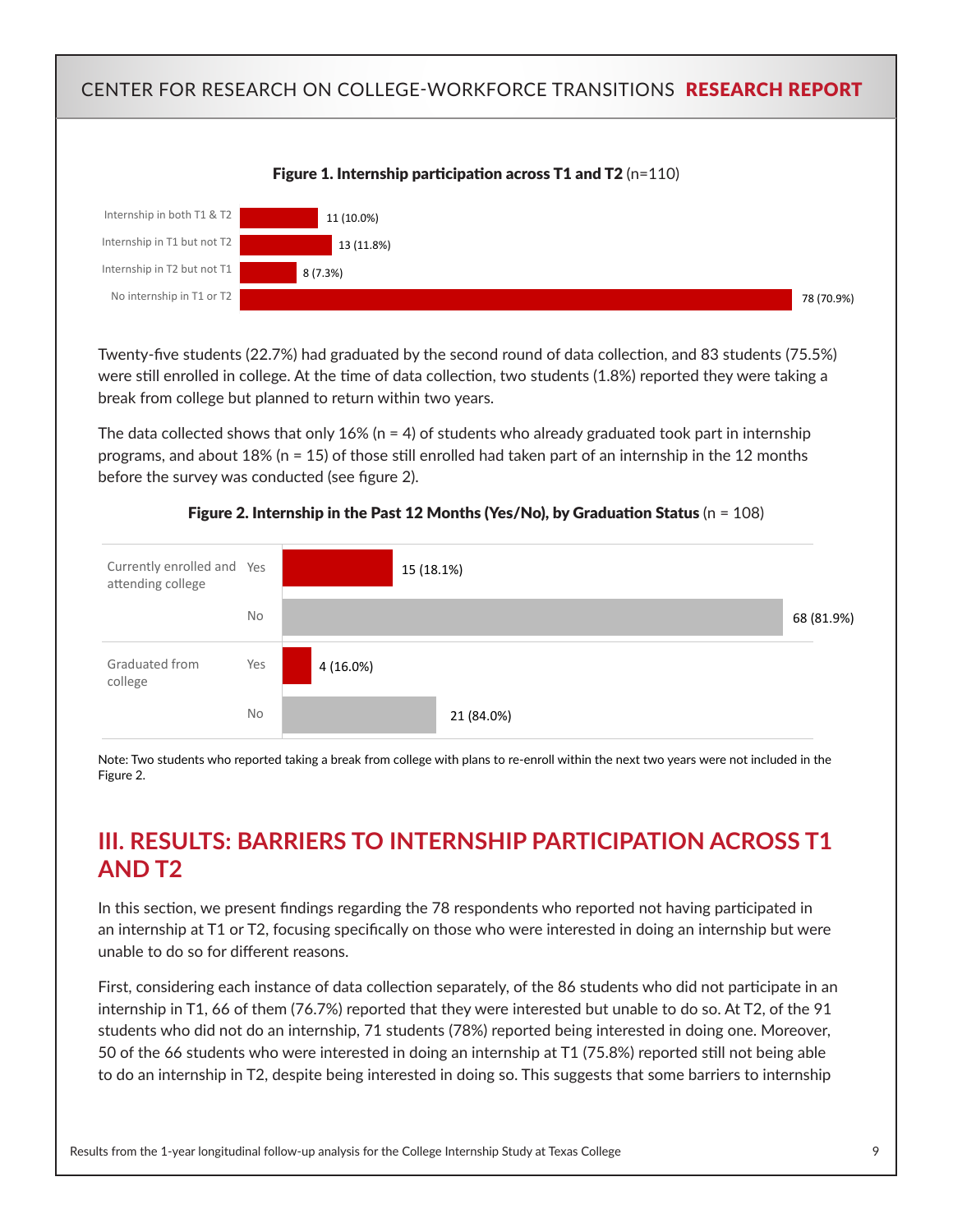<span id="page-9-0"></span>participation may persist over time. Figures 3 & 4 show the breakdown of reported barriers to internship participation at T1 and T2 for these respondents.



**Figure 3. Barriers to internships at T1 for students who did not participate at either time.** (n = 50)

Note: Students can choose multiple barriers.





Note: Students can choose multiple barriers.

For the most part, the same barriers persisted across T1 and T2, with having a heavy course load and needing to work at their current job being the primary factors contributing to students' lack of participation. Lack of transportation and lack of childcare remained consistently low in frequency across both time points.

# **IV. RESULTS: STUDENTS' INTERNSHIP EXPERIENCE ACROSS T1 AND T2**

This section focuses on students who reported separate internships at T1 and T2. We compared internship characteristics and selected survey measurement scores that characterize multiple internships and students' experiences. We furthermore analyzed the interview data to better understand the reasons why students took multiple internships.

Two of the students that we interviewed in this second round of the study completed an internship during and after college. They saw this as an essential part of their resume building and a path towards their career. One electrical engineering student, for example, is working in laboratories, specifically working with silicon, which is the main material used to make integrated circuits. He said that these opportunities are often shared to him via his faculty or people at the university and allows him to have real world experiences. He also shared that his department requires students like himself to have internships. For others, a biochemistry major student shared that he obtained an internship at an elite university for the summer, but due to the pandemic, it was moved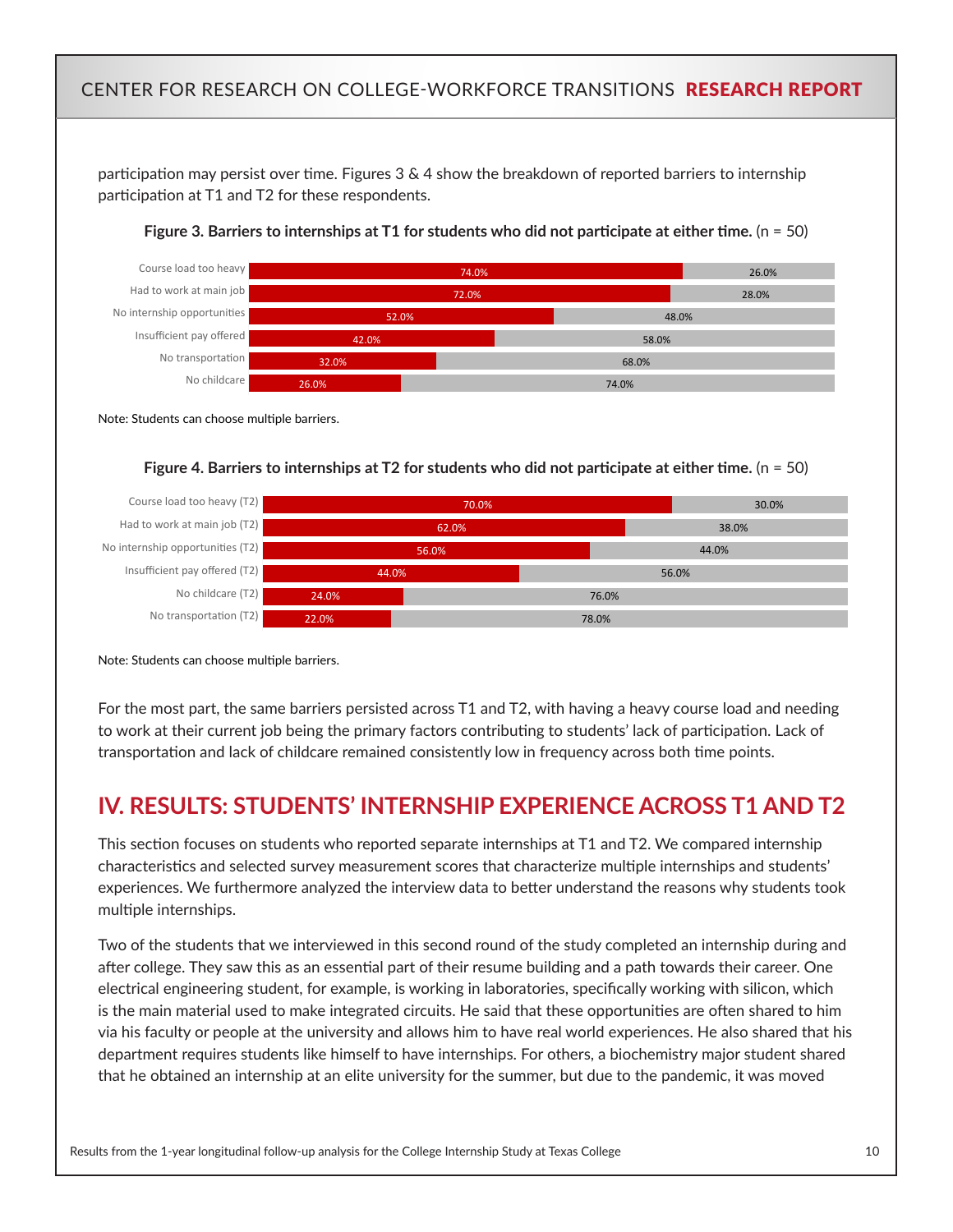to online. What stood out for him about his internship was living in the campus and being more independent. Having to figure out how to manage his time was something he had not done before and so this kind of exposure helped him manage his time effectively. He was also able to foster and maintain relationships with people at the internship site. In his case, he bridged the two internships by expanding his skills from one lab to the next.

Table 3 presents a summary of various dimensions of internship program features that reflect students' internship experiences. Internship duration is measured in weeks, and all other questions consist of scores that were measured using a five-point Likert scale.

In general, the 11 students who took separate internships at T1 and T2 had longer internships at T2. On average, internships at T2 lasted for 23.4 weeks (less than six months), while reported internships at T1 lasted, on average, 14.5 weeks (less than four months). This difference, however, is not statistically significant using commonly used thresholds of significance.

Of these 11 students, more than half did paid internship at T1 (6 students or 54.6%). Only five of them (45.4%) were not able to secure paid internships in the first instance of data collection. A year later, at T2, seven students did paid internships (63.6%). The other four students (36.4%) did unpaid internships at T2.



**Figure 5. Internship paid vs unpaid for students who did internships at both T1 and T2** (n = 11)

The median hourly pay for the six students who did paid internships at T1 was \$8. The group as a whole contains unusually "high pay" individuals, as two of the respondents reported hourly compensations of \$30 and \$41 per hour. All others reported values below \$11 per hour. The median hourly pay for the seven individuals who did paid internships at T2 was \$14.95. The number of individuals reporting pay for their intern work is too small to assess whether this difference is statistically significant.

As mentioned above, other internship dimensions were measured using a five-point Likert scale. The mean internship satisfaction score at T1 (4.5) for the students was barely higher than that for the same students at T2 (4.1), and this difference is not statistically significant based on commonly used thresholds of statistical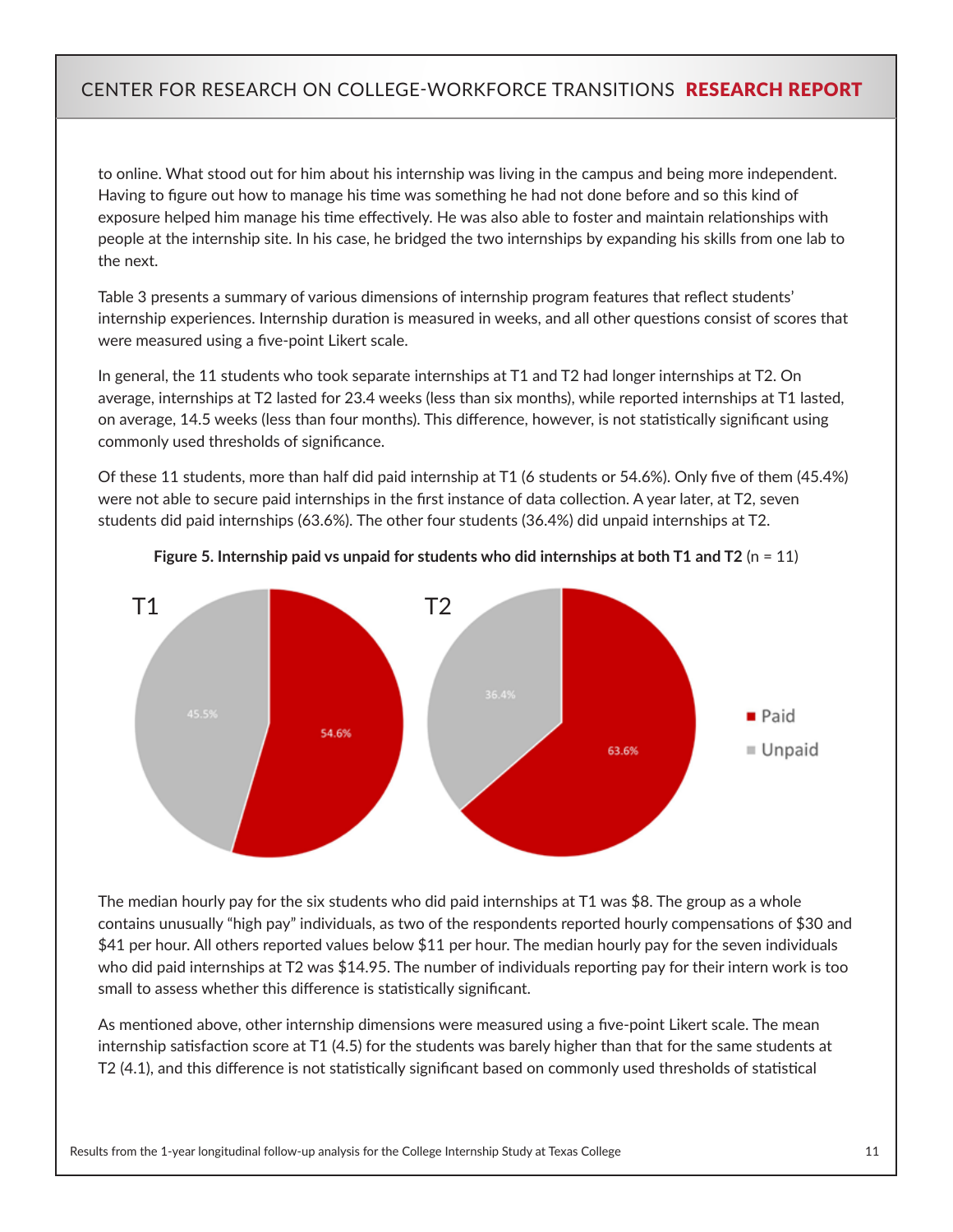<span id="page-11-0"></span>significance. The mean scores of the developmental value that respondents perceived in their internships were slightly higher in T1 than in T2, but these differences, in the composite and in the academic or career subscales, were not statistically significant.

|                                            | T <sub>1</sub> |           | T2,         |           |
|--------------------------------------------|----------------|-----------|-------------|-----------|
| <b>Internship Program Features</b>         | Mean           | <b>SD</b> | <b>Mean</b> | <b>SD</b> |
| Internship duration (in weeks)             | 14.5           | 7.6       | 23.4        | 20.2      |
| Internship satisfaction                    | 4.54           | 0.52      | 4.09        | 1.14      |
| Internship developmental value (composite) | 4.17           | 0.69      | 4.21        | 0.53      |
| Internship academic developmental value    | 4.07           | 0.71      | 4.13        | 0.74      |
| Internship career developmental value      | 4.27           | 0.73      | 4.29        | 0.42      |

**Table 3. Internship experience measurements<sup>1</sup>** (n = 11)

# **V. RESULTS: STUDENT OUTCOMES A YEAR LATER: JOB MARKET PERFORMANCE AND PSYCHOSOCIAL OUTCOMES**

By the second wave of data collection, 25 of the 110 respondents had graduated from Texas College. Among these 25 students, 18 (72%) had found jobs. The remaining seven students attributed their unemployment to a general lack of opportunities (because there were no jobs available, because their credentials made them overqualified, etc.) and, importantly, because they were graduates who entered the labor market in the middle of the COVID-19 pandemic, and job opportunities may have been scarce.

### **Survey results: Employment, job search, and earnings at T2**

The 18 employed graduates, on average, found a job within 1.4 months. As shown in Figure 6, 44.4% of them (n = 8) found their jobs "very" or "extremely" related to their majors in college. However, an even larger share of students, 55.6% (n = 10), reported that their current jobs were "not at all" or "a little" related to their majors.



#### **Figure 6. How much is your current position related to the field you studied in college?** (n = 18)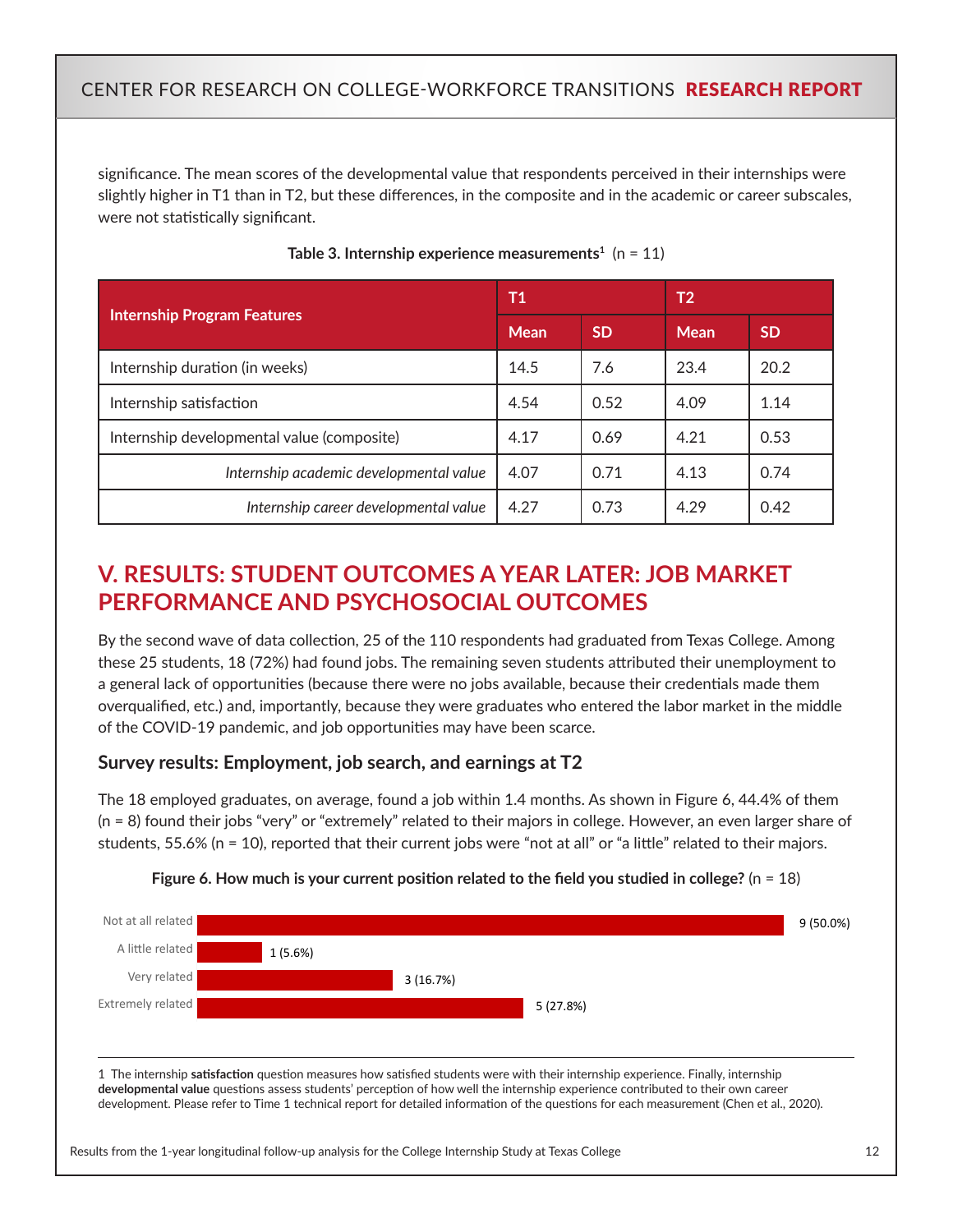Figure 7 shows the students' job search methods. It illustrates that networks of family and friends, visits to employers' websites and networking events were the three major approaches to finding jobs.



**Figure 7. How did you find out about your current job?** (n = 18)

Among the 18 employed graduates, five had internships before graduation (either at T1, T2 or both). Only three of the employed students answered the question about whether their internships lead to their current job, and all three of them indicated that they "probably" did.

Seventeen students who had graduated and found jobs reported their annual income. The average income of these students was \$30,218 with a standard deviation of \$22,671; the median<sup>2</sup> was \$25,000. Figure 8 shows the distribution of their annual income.



#### **Figure 8. What is your estimated annual income (before taxes or other deductions)?** (n = 17)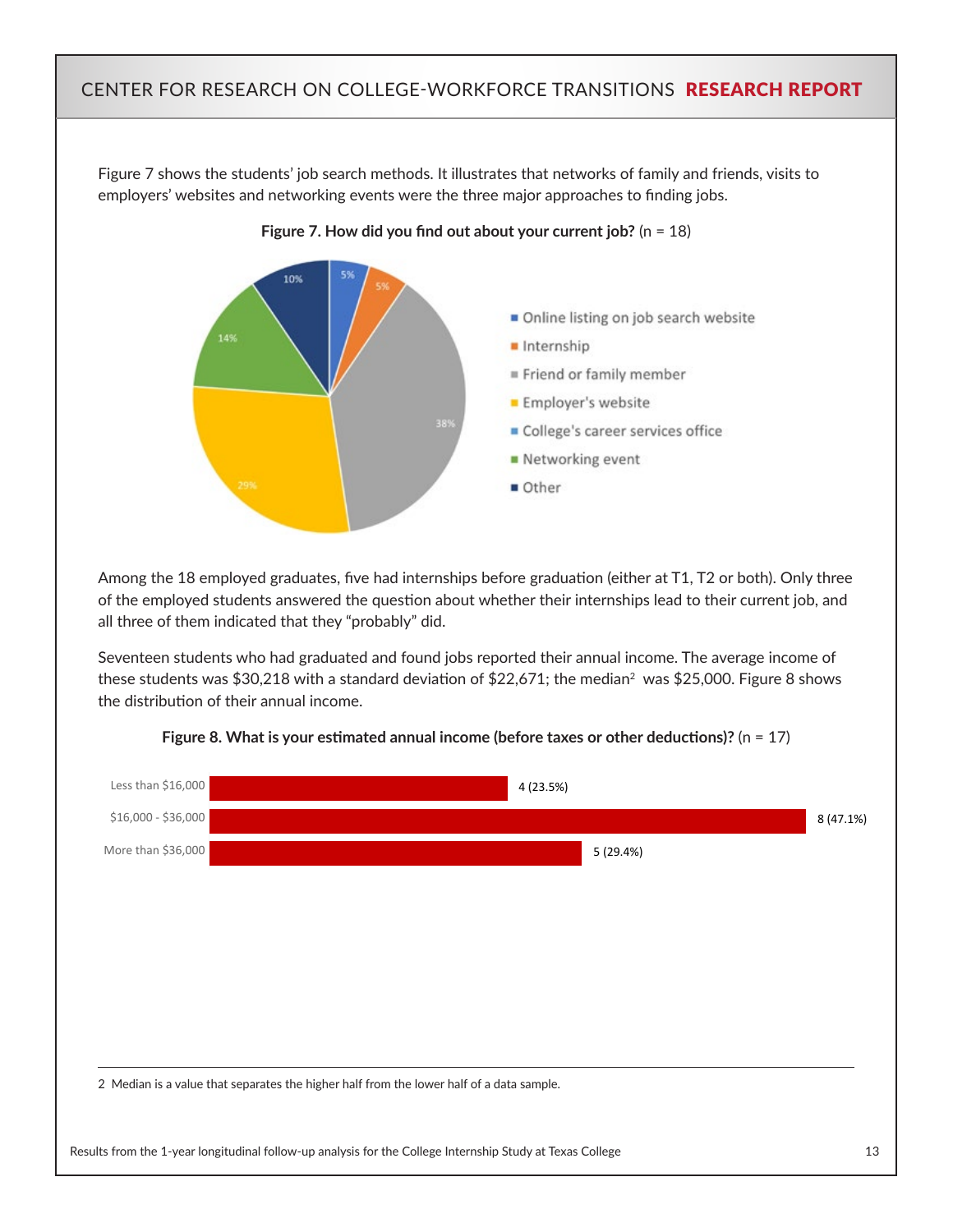#### <span id="page-13-0"></span>**Survey results: Job market performance by groups**

Thirteen of the 18 employed students did not take any internship during college, two reported internship participation in T1 but not T2, two reported internship participation in T2 but not T1, and only one reported participation in an internship at both T1 and T2. The job market performance of these 4 groups of students is compared below.

We compared the average job search time in months among those 18 who were employed at the time of the survey between internship groups. Employed graduates with no internship experience reported that it took them, on average, 0.7 months to find a job. Graduates with internship experience (either at T1, T2 or both), on the other hand, reported that it took them, on average, 3 months to find a job. This comparison, however, should be interpreted with caution because of the small sample size. As noted above, there are only five students in our sample who indicated being employed at the time of data collection, and did at least one internship during college. At any rate, this apparent difference in favor of those without internship experience does not pass the test of statistical significance according to commonly used thresholds.

Students who had internship experiences (either at T1, T2 or both) reported that their jobs were more related to their fields of study, compared to graduates who did not take any internships in college (see figure 9).<sup>3</sup> The difference between these groups, however, is not statistically significant. Again here, this comparison should be interpreted with caution because of the small sample size. As noted above, there are only five students in our sample who indicated being employed at the time of data collection, and did at least one internship during college.





Among the 17 students who reported their income, those who took internships reported the highest average annual incomes: \$28,250 for those who did internships at T1 only, \$73,200 for the one respondent with reported income who did an internship at T2 only, and \$85,000 for the one respondent who reported income and indicated doing an internship at both T1 and T2. Those without any internship experience reported the lowest annual income at \$23,000. On average, students who did internships in college reported higher annual incomes than students with no internship experience, and with such high incomes for the internship participants, this difference turns out to be statistically significant (*p* = .006, *t* = -2.84, *df* = 15). However, once again, we underscore that these comparisons should be taken with caution, because of the small sample size.

3 The relatedness between current job and college major was measured by one single question asking "how much is your current position related to the filed you studied in college?" using a five-point Likert scale from 1=Not at all related; 2=A little related; 3=Somewhat related; 4=Very related; 5=Extremely related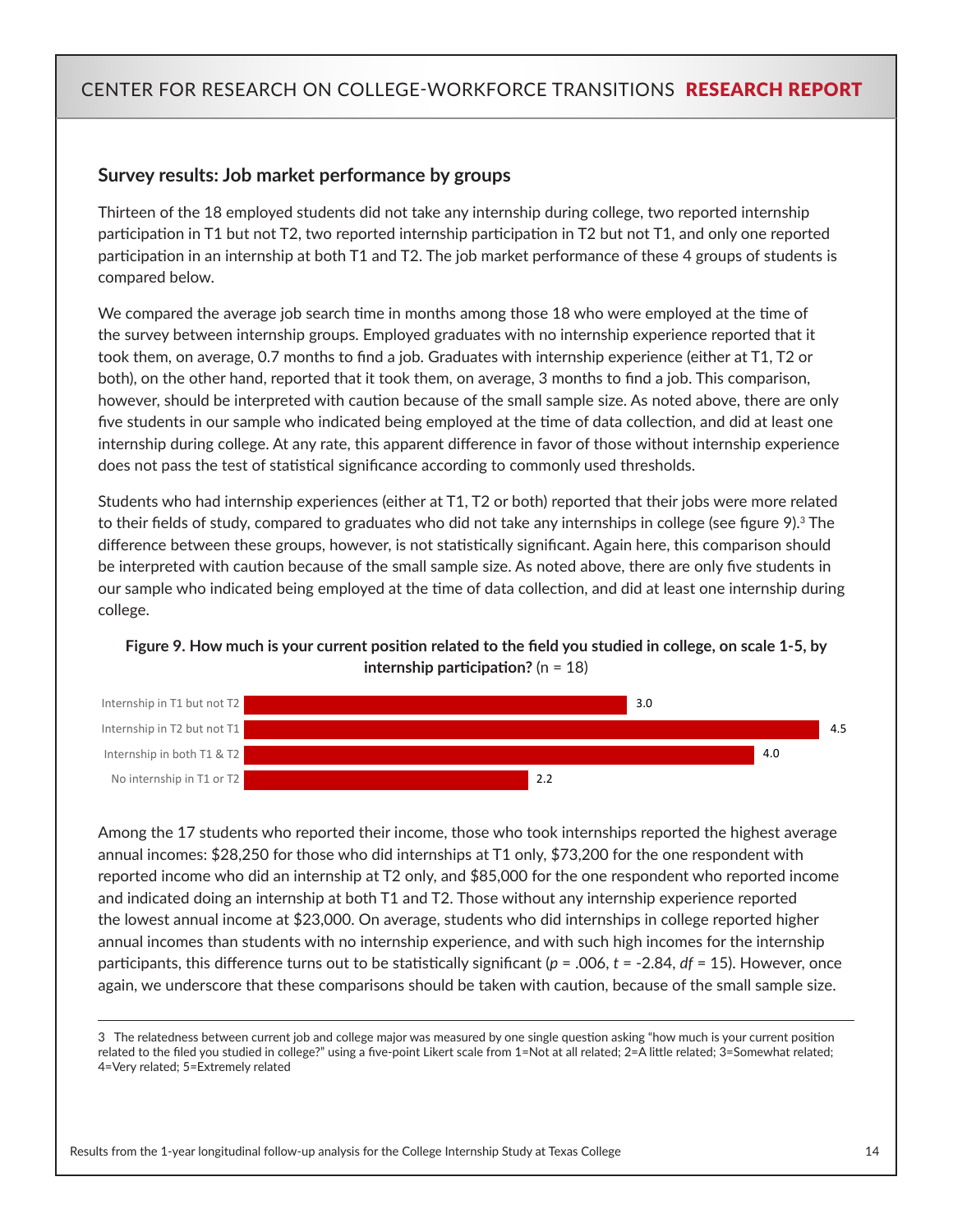<span id="page-14-0"></span>



We also investigated the relationship between internship participation and post-graduation employment status for all 25 students who had graduated from Texas College. No obvious relationship emerges between students' internship participation and post-graduation employment since the sample of internship participants is quite small and most student graduates reported to be employed at the time of the survey (18 out of 25).

In sum, nearly three of every four graduated students were employed at the time of data collection (18 out of 25, or 72%). About 44% of them indicated that their current jobs were very or extremely related to their college majors. All three students who answered the question about whether their internship led to their current employment indicated that it probably did. Notably, job searching through networking through family and friends, visiting directly the employer's website and attending networking events were the main approaches for graduates to find a job. Lastly, graduates who had taken internships appeared to have jobs that were more related to their college majors and also reported higher annual incomes, but the differences between them and those with no internship experience should be taken with caution due to the small size of the sample of students with a college internship experience.

Though these findings need to be further examined with a larger sample size, they imply the significance of internships in students' post-graduation labor market performance, especially regarding job search, job earnings, and their employments' relatedness with their field of study. However, the underlying mechanisms of the role of internships in individuals' job search processes need to be further investigated. We plan to continue exploring the longitudinal effects of internship participation on students' employment outcomes based on the above-mentioned findings, using data that aggregates the survey results from all sites participating in the *College Internship Study.* The results of the follow-up interviews highlight some of the specific ways that students perceive their internships to benefit their academic and career development.

#### **Survey results: Career adaptability development**

This analysis uses career adaptability as an important psychosocial competency. It was measured using the 24-item Career Adapt-Abilities Scale (CAAS, Savickas & Porfelli, 2012), consisting of four sub-scales including concern about the future, control over one's future, curiosity about different career options, and confidence to achieve one's goals. Each of these subscales are measured by six questions that elicit how strongly the respondent rates themselves on these attributes on a five-point Likert scale (1 = not strong, 2 = somewhat strong,  $3 =$  strong,  $4 =$  very strong,  $5 =$  strongest).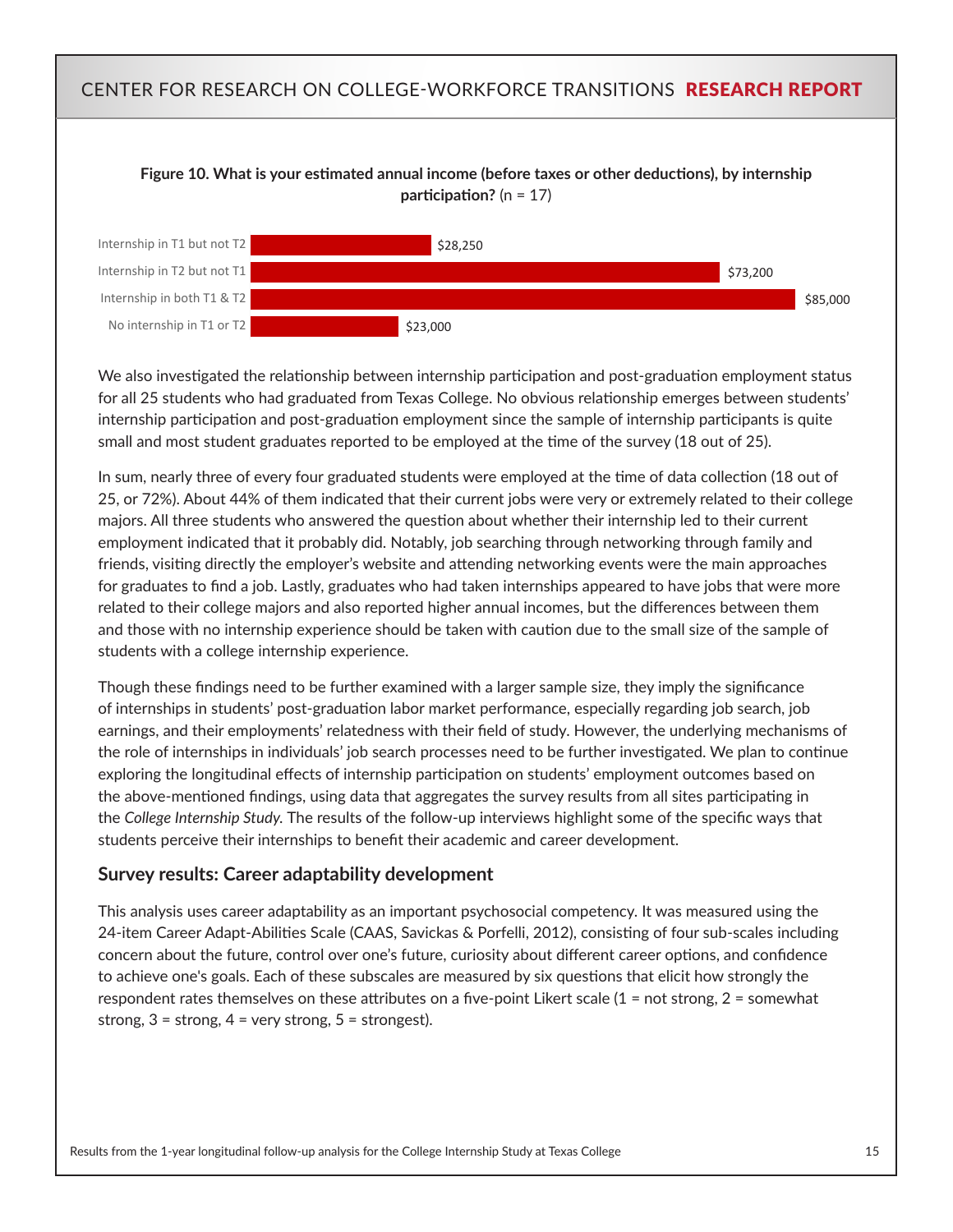<span id="page-15-0"></span>Table 4 shows the T1 and T2 mean scores and standard deviations for each sub-scale and the composite score for all the students in the sample. In general, all the career adaptability scores decrease in T2 compared to T1, and all these differences are statistically significant. The composite score at T2 for the respondents in the sample was 3.49, nearly 0.3 points lower than that at T1. This difference is significant according to commonly used thresholds of statistical significance (*p* < .001, *t* = 4.95, *df* = 109). The pattern is the same when considering the concern subscale ( $p < .001$ ,  $t = 6.02$ ,  $df = 109$ ), the control subscale ( $p = .005$ ,  $t = 2.64$ ,  $df =$ 109), the curiosity subscale (*p* = .002, *t* = 2.94, *df* = 109), or the confidence subscale (*p* < .001, *t* = 3.59, *df* = 109).

We then assessed individuals' career adaptability development over time for different internship participation groups. It is important to note that the sample sizes of all groups are relatively small, requiring qualifications to the results. Despite these restrictions, we found that the statistically significant difference between T1 and T2 career adaptability scores is driven largely by the 78 students who did not participate in an internship program during college (*p* < .001, *t* = 4.29, *df* = 77). Differences in all other internship participation groups were statistically significant.

|                                                          | T1             |           | T <sub>2</sub> |           |
|----------------------------------------------------------|----------------|-----------|----------------|-----------|
| <b>Career Adaptability Composite and Sub-Scales</b>      | <b>Mean</b>    | <b>SD</b> | <b>Mean</b>    | <b>SD</b> |
| <b>Career Adaptability Composite</b>                     | 3.78           | 0.66      | 3.49           | 0.72      |
| Sub-Scale: Concern                                       | 3.98           | 0.70      | 3.48           | 0.81      |
| Sub-Scale: Control                                       | 3.76           | 0.77      | 3.57           | 0.79      |
| Sub-Scale: Curiosity                                     | 3.59           | 0.84      | 3.38           | 0.88      |
| Sub-Scale: Confidence                                    | 3.77           | 0.80      | 3.51           | 0.89      |
| <b>Career Adaptability Composite Score by Internship</b> | T <sub>1</sub> |           | T <sub>2</sub> |           |
| <b>Participation</b>                                     | <b>Mean</b>    | <b>SD</b> | <b>Mean</b>    | <b>SD</b> |
| Internship at both $T1 \& T2$ (n=11)                     | 3.97           | 0.62      | 3.45           | 0.72      |
| Internship at T2, not at T1 (n=8)                        | 3.66           | 0.94      | 3.48           | 0.52      |
| Internship at T1, not at T2 (n=13)                       |                |           |                | 0.61      |
|                                                          | 3.63           | 0.64      | 3.48           |           |

#### **Table 4. Career Adaptability Results across T1 and T2.** (n=110)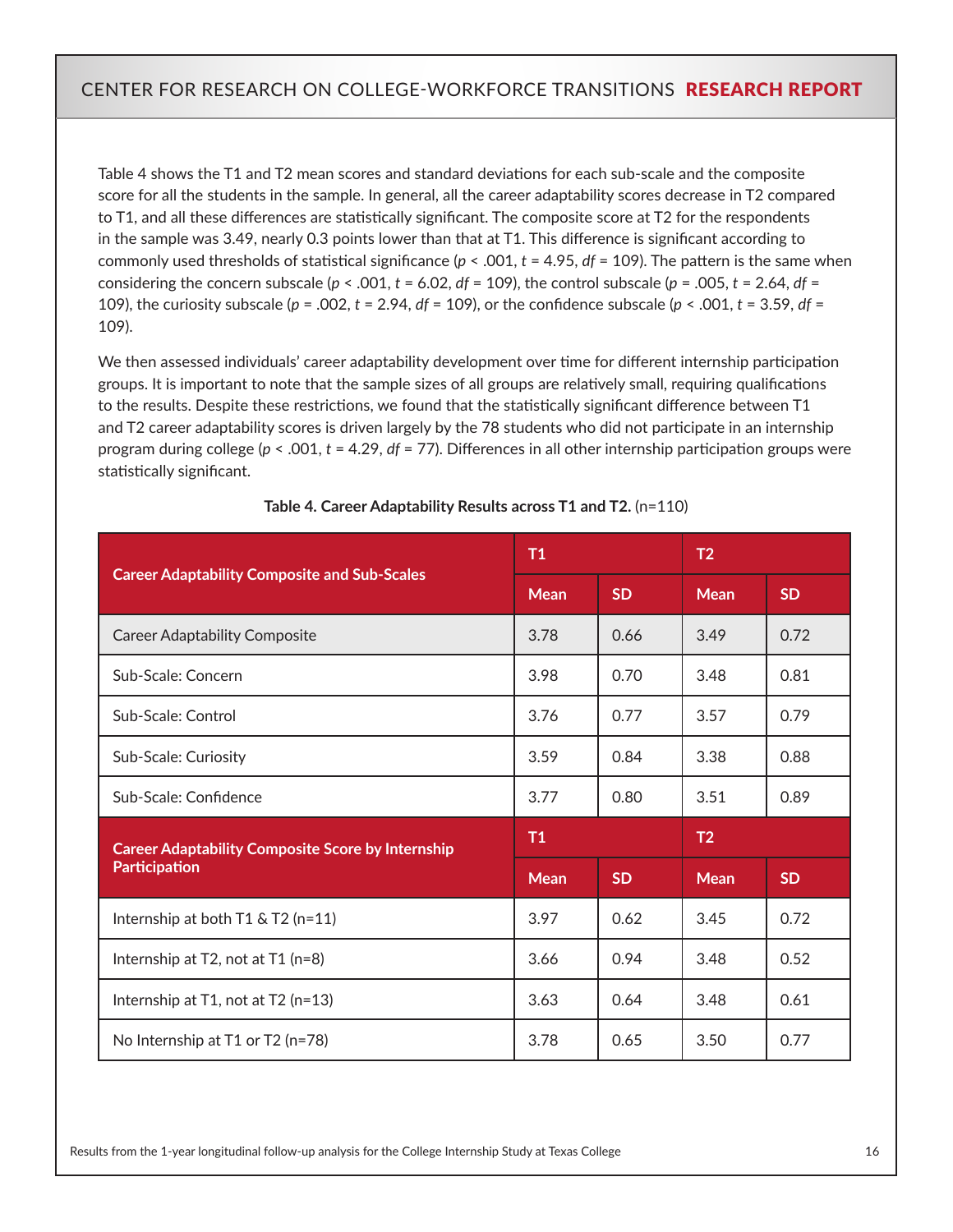#### **Interview results: Student internship outcomes**

From the thirteen students who participated in the initial interview (Time 1) at Texas College, six students participated in the follow-up study (Time 2). Among the six participants, four participants self-identified as females, and two as male. All participants during Time 2 self-identified as Hispanic and ranged between different majors, such as: accounting, forensic biology, electrical engineering, cellular and molecular biochemistry, and psychology. Additionally, about half of the students had graduated from Texas College and were either seeking employment, had employment, or were applying or enrolled in graduate school.

Students shared a wide range of experiences, reflections, and benefits after participating in an internship experience. Below we described the most common themes or outcomes of internship experiences, which include: learning and skill development, exploration of the field, and an increased self-confidence or motivation from participating in an internship (Table 5).

| <b>Outcomes</b>           | <b>Examples</b>                                                                 |
|---------------------------|---------------------------------------------------------------------------------|
| Learning and skill        | The ability to learn from others and/or learn something new, including learning |
| development               | about one's self                                                                |
| Exploration of the field  | Gaining an understanding of the profession and/or workplaces setting or culture |
| Increased self-confidence | An increased confidence in one's own abilities or motivation to succeed in      |
| or motivation             | academics and/or careers                                                        |

#### **Table 5: Perceived Outcomes of Internship Participation at Texas College** (n = 6)\*

\*This sample includes the six follow-up interviews with students who had participated in an internship from the Texas College; the characteristics of internship experience include those that were discussed most frequently, in descending order of frequency.

The greatest benefit students described when participating in an internship was the learning and skill development they received through their experience. Some students shared how being independent at their respective internships created a healthy challenge and help them learn a new skill. For example, a student shared how living on the campus and away from home makes you be "more independent, [you] start to realize what you need to do in your internship and your social life. So it gives you that liberty to manage your time, and I think it's important. I appreciated that because it gives you an idea of how to live by yourself." While these experiences were not particularly related to the internship itself, learning to be on your own became a part of the meaning that the student associated with internships.

Additionally, students also reflected on how participating in an internship allowed them to learn something new. In an interview with a psychology major student, she shared how an internship can not only help one with learning new skills, but one can also learn about others. She explained,

*"I think it's [internship] an enrichment experience because you get to know more people. You work on your skills. Also, I think you grow as a person, you know. It's not only professional skills but also, like you learn how to treat other people."*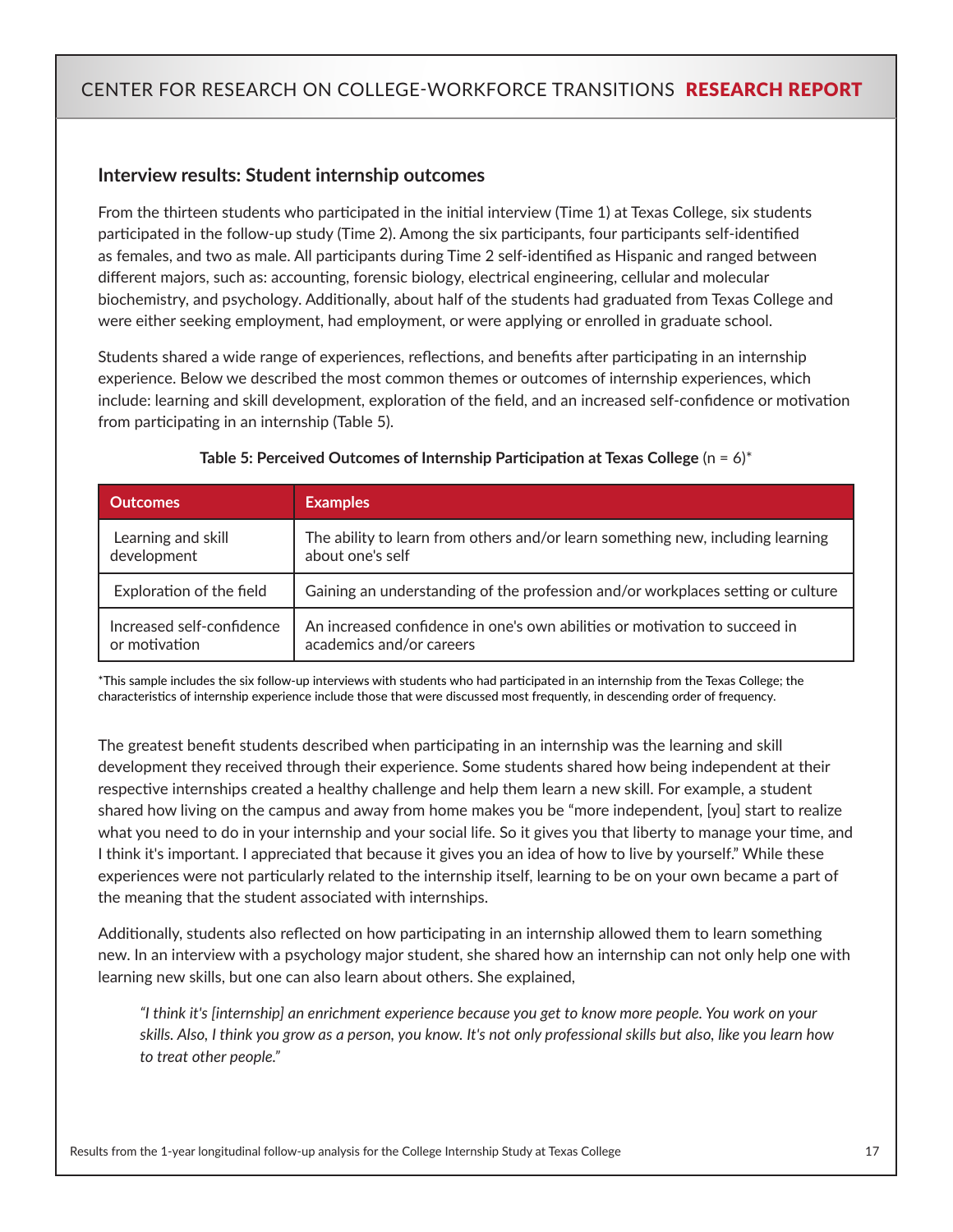<span id="page-17-0"></span>Other students described how the internship experience provided them with specific tasks and how these tasks contributed to their own learning. One student said, "I'm going to be working in laboratories, specifically working with silicon, which is the main material used to make integrated circuits…" which is a process he anticipated he would need to know how to do once in the workforce.

A second outcome that students highlighted was the exploration of the field. The following quote highlights a student's daily virtual research lab experience at MIT. During the summer he conducted multiple experiments with different bacteria pathogens. He indicated how the global pandemic caused a shift in his internship to an online platform. Here he provides a description of a "typical day in the field":

*"Every day we had a meeting at 10 a.m. Everything was Eastern Time, [so I] had to do two hours before. They knew many people were in the West side so they tried not to be super early in the meetings because of that. So, we had that meeting with our program director almost every day. Depending on the day, we are either presenting, a faculty professor, or something. They gave us a short schedule of every hour in the day that we had to be there and what is optional, because we also took like a class, so it had a specific day for that class as well. But for my lab it was more the time with my mentor. But, yes, the lab work, it was crazy. I saw my mentor like three times a day because we had to finish the project."*

The student felt that experiencing this daily rhythm of work helped to understand what it would be like to enter the profession. Another student also shared that professors emphasized "the pros are getting to network more and expanding like my knowledge in research" and advocated "to enroll in many internships as we can" in order to obtain practical knowledge of the field.

The third most common outcome was an increased sense of confidence among students. One student shared that internships "[places] you outside your comfort zone because I think you learn a lot. I say that because I moved across the country, that was very scary. You know, there's comfort in, it's only going to be a short amount of time." Additionally, a student who expressed being a graduate student during Time 2 shared his commitment and motivation towards his particular field – in particular how it is now part of the graduate school journey. He said,

*"I loved my internship. Because of COVID I am only permitted to go twice per week, which is Mondays and sometimes Wednesdays, during a fixed time, which is from, 9 a.m. to 4 p.m. That means sometimes I need more time to work. Right now, I am registered as a graduate student. I am PhD student, first semester."*

The student expressed feeling comfortable with this transition and how it helped him feel like he could complete his doctoral degree. These examples illustrate how, over time, students learned from others, learned something new, shared similar real-world experience, and expressed feeling an increase of self-confidence to pursue career and academic goals. Additionally, students highlighted the need to move away from where they lived because they felt greater opportunities beyond the city limits.

#### **Interview results: Student experiences with COVID-19**

We sought to understand how the COVID-19 pandemic had impacted students at Texas College. We were particularly interested in exploring how the onset of COVID-19 influenced students' academic trajectories, career development, and internship experiences. For some students, college experiences changed, making it a different process than expected. For example, she shared: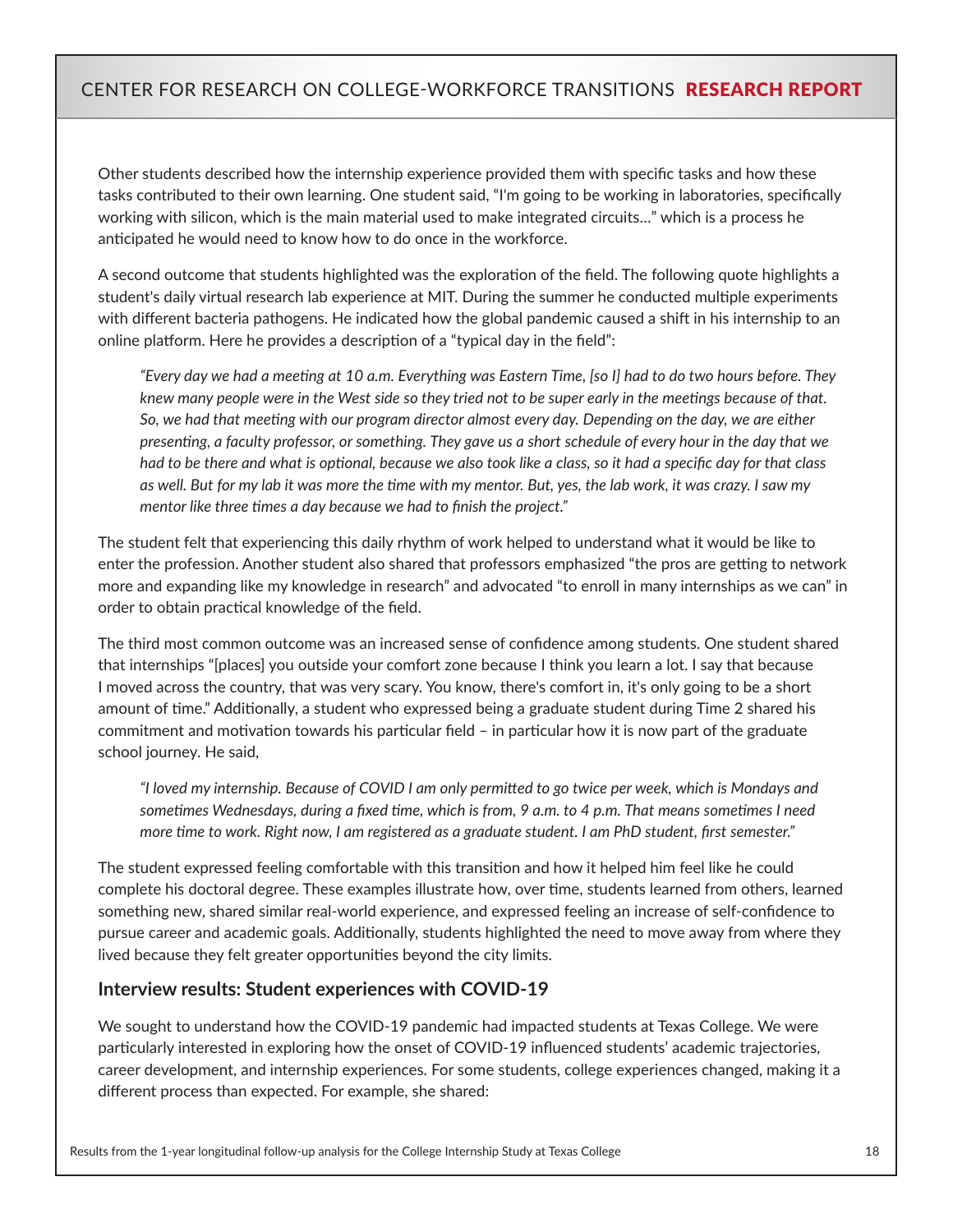*"Unfortunately, COVID has affected my family. My mom is positive, and my grandma also turned out positive. I* stopped living with my grandma and I'm currently living with my boyfriend. So, it impacted me in that *sense. I was scared to be the one that was going to bring COVID home because I would still work. Like, my grandmother is done with work. So, I was scared of getting it from work, or else scared of getting it from my boyfriend. We honestly don't even know where my grandma got COVID from because she just goes to the grocery store and, to the Walgreens to pick up medication. And so, yeah, she could have possibly just gotten it from, like, public exposure at a grocery store, even though everyone's wearing masks. So, yeah, it's just like I have some family members that have COVID right now, so it's a little stressful."* 

Other students expressed frustration and feeling sad during this global pandemic. Students shared how they lost motivation. For instance, a student said,

*"Well since we are online now, I lack motivation to do work just because I was so used to being in the campus and like being in study groups. So, it just feels like we're doing this all alone now. I guess it does just feel a little like depressing but just like a little sad. Like we're not used to it."*

On the other hand, some students also expressed no change in their day-to-day routine. For instance, a student shared, "I just had a little bit more time for some stuff, like other things to do, or I used to do like now I don't have time, or I can't do them because of the pandemic." While the adjustment ranged from student to student, students shared information about on-campus services and support resources used to cope during these challenging times.

A student said, "I'm going to counseling services. So, I think that has helped me a lot in dealing with stress with emotions during this pandemic. And keep us, you keep doing exercise at home, trying to stay close to my friends, family, but, you know, like looking or seeking for new ways to stay close, even if we can't see each other." Another student also expressed, "I do go to a therapist on campus," and expressed gratitude for having someone process these feelings."

Coping, or having self-care strategies, during the pandemic were described differently among students at Texas College. Self-care is the practice of taking action to preserve or improve one's own health. Common practices that students used to cope during the pandemic were physical exercise (i.e., running, walking at the park) and support from family members or a counselor/therapist during this unprecedented time. A couple of students coped by praying. However, others shared they did not have the support from family members, and it became extra difficult for them to cope with everything that was happening.

In conclusion, the students highlight the wide variety of experiences with the pandemic and the impacts on their education. Students were thankful for the quick responses and support from university staff and educators, and most students were able to fully transition to online learning. The interviews do however also call attention to a trend: It seems that flexibility, adjustment, and empathy is required on behalf of all administrators, supervisors, and staff when it comes to working with students. Students understand that these can be challenging times and the need for time to adjust to these changes is greatly appreciated.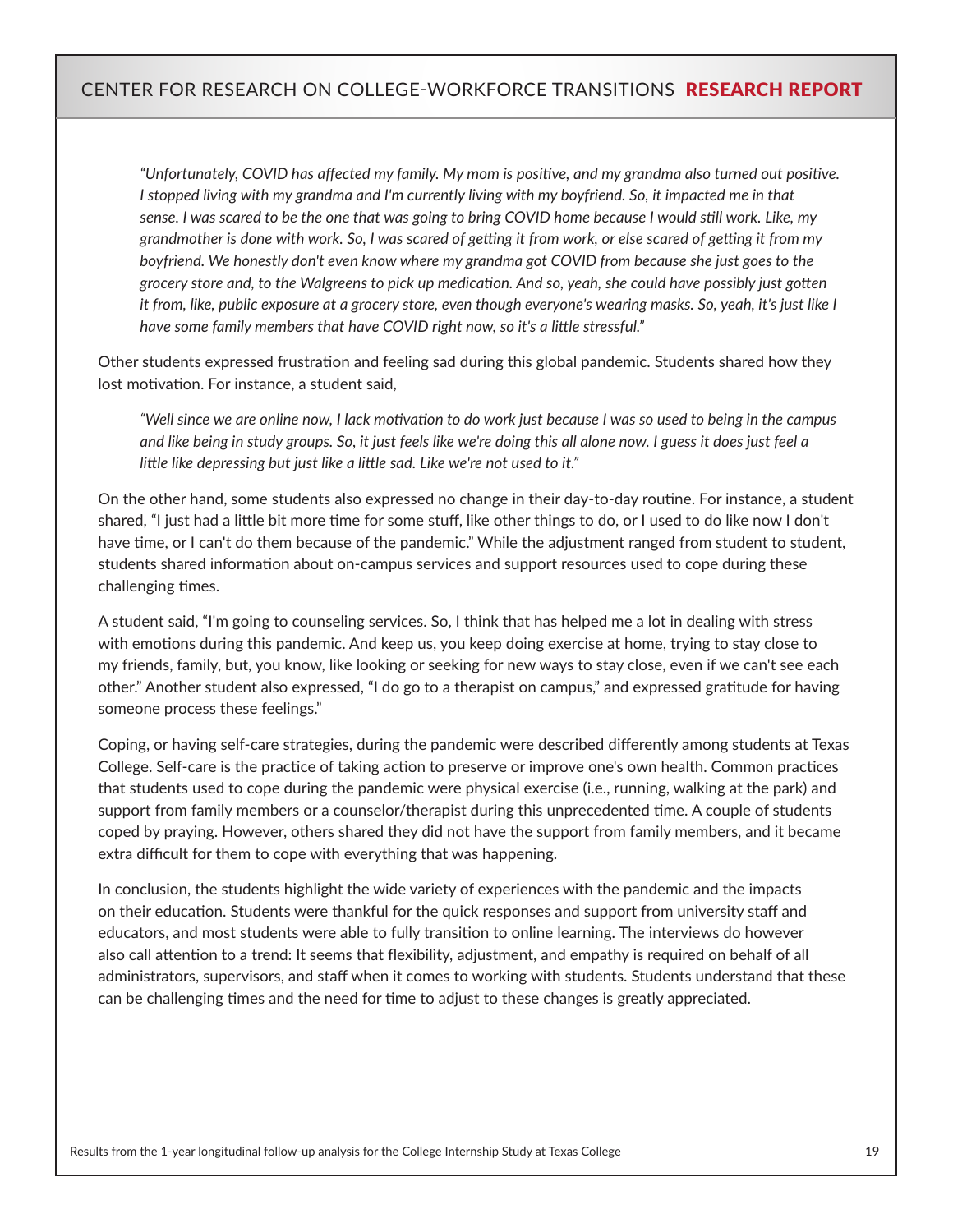# <span id="page-19-0"></span>**VI. CONCLUSIONS AND RECOMMENDATIONS**

The first round of data collection for the *College Internship Study* at Texas College indicated that there were social and economic barriers to internship participation that some students faced. It also suggested that students with internship experience display relatively high career adaptability, as well as positive outcomes of internship participation, including internship satisfaction and perceived developmental value. Furthermore, these internship outcomes were associated with high quality supervisor support, the presence of supervisor mentoring, the clarity of work tasks, task similarity to entry-level jobs, the link between academic programs and internships, and the amount of the interns' autonomy in performing their work (Chen et al., 2020).

The findings of this one-year follow-up study indicate that barriers to internship participation persist for many students. The primary reported obstacles preventing students from doing internships were having a heavy course load in college and their need to work at their current paid job. Of those who were able to do internships at both times, the reported level of internship satisfaction was virtually similar at T1 compared to the second round of data collection.

Participating Texas College students reported lower levels of career adaptability the second time they were surveyed, across all four dimensions of the career adaptability construct. It is our intention to conduct further longitudinal analysis of students' career adaptability scores using aggregated datasets.

The first [report](http://ccwt.wceruw.org/documents/CCWT_report_results%20from%20Texas%20University.pdf) from the College Internship Study at Texas College contained recommendations for students, educators, and employers to ensure quality internship experiences for Texas College students. The results of the T2 follow-up highlight the importance of the following recommendations:

- There remain students who want to participate in internships but who face financial and other obstacles, such as the need for paid employment. Educators and employers are encouraged to remove this barrier by finding ways to compensate interns whenever possible.
- There is evidence that doing an internship may be associated with a variety of positive outcomes, including higher annual income after graduation, closer connections between employment and fields of study in college, and lesser time searching for a job. Still, in order to make the most of their experiences, students should be coached on how to advocate for their needs with employers and to communicate their need for mentorship. Additionally, educators and employers should work to ensure that internship supervisors understand the need for and are equipped to provide supportive mentorship to their interns.
- In light of the circumstances of the current COVID-19 pandemic, students may need additional support in both finding internship opportunities and making the transition to the labor market. Internships, when conducted as meaningful professional experiences, often help with this transition, and therefore students may benefit from better guidance with both finding internship opportunities and being vocal about their professional needs as interns.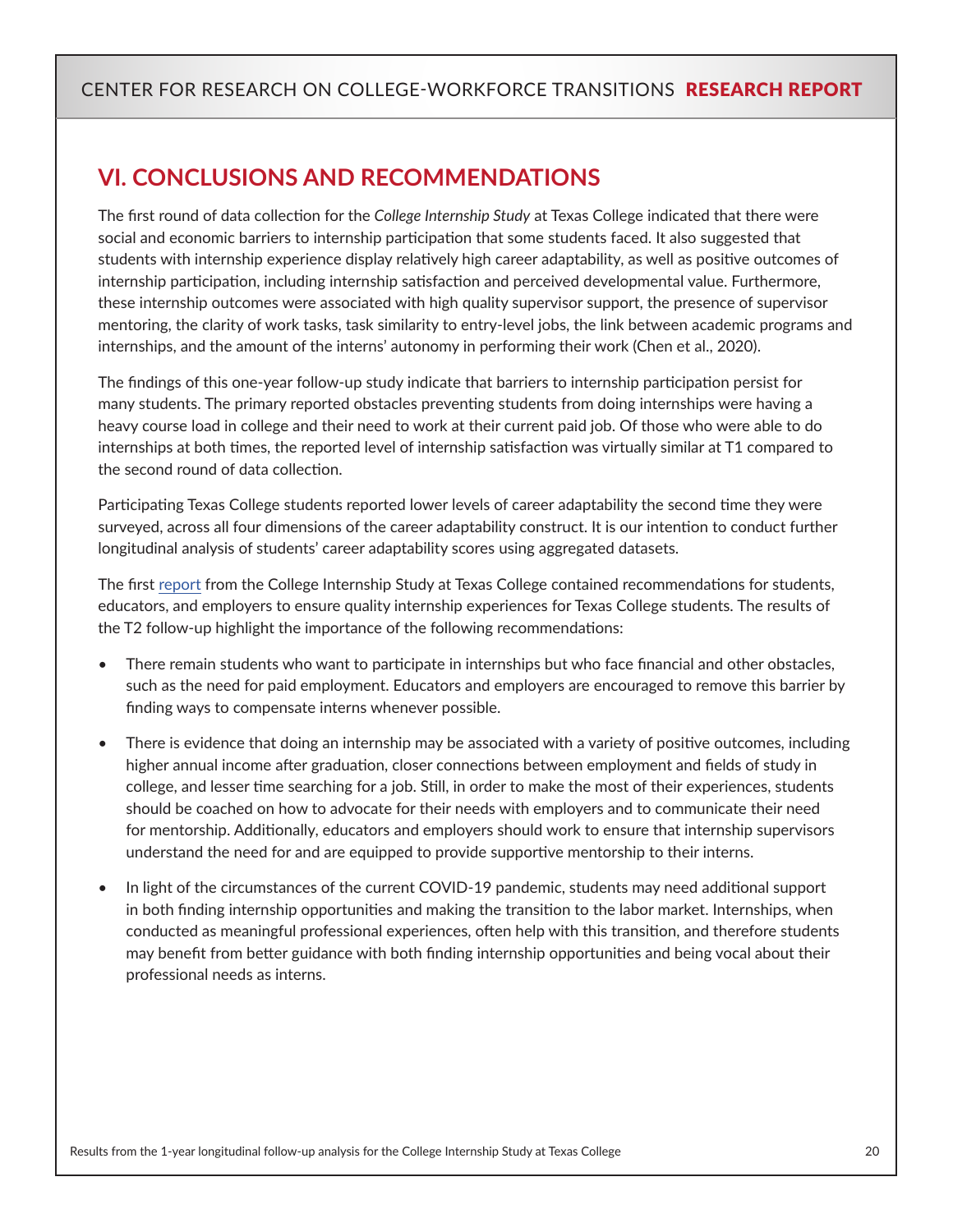### <span id="page-20-0"></span>**References**

- Baert, S., Neyt, B., Siedler, T., Tobback, I., & Verhaest, D. (2019). *Student Internships and Employment Opportunities after Graduation: A Field Experiment* (IZA Discussion Paper No. 12183). Institute for the Study of Labor (IZA). [https://www.iza.org/publications/dp/12183/student-internships-and-employment](https://www.iza.org/publications/dp/12183/student-internships-and-employment-opportunities-after-graduation-a-field-experiment)[opportunities-after-graduation-a-field-experiment](https://www.iza.org/publications/dp/12183/student-internships-and-employment-opportunities-after-graduation-a-field-experiment)
- Chen, Z., Hora, M. T., Dueñas, Chen, Z., & Wolfgram, M. (2020). *Results from the College Internship Study at a Texas College* (Technical Report). Center for Research on College-Workforce Transitions, University of Wisconsin-Madison. [http://ccwt.wceruw.org/documents/CCWT\\_report\\_results%20from%20Texas%20](http://ccwt.wceruw.org/documents/CCWT_report_results%20from%20Texas%20University.pdf) [University.pdf](http://ccwt.wceruw.org/documents/CCWT_report_results%20from%20Texas%20University.pdf)
- Gillespie, I, Zhang, J., & Wolfgram, M. (2020)*. Psychosocial Factors and Outcomes of College Internships: An Integrative Review.* Center for Research on College-Workforce Transitions, University of Wisconsin-Madison (Literature Review No. 3). [http://ccwt.wceruw.org/documents/CCWT\\_report\\_LR%20Psychosocial%20](http://ccwt.wceruw.org/documents/CCWT_report_LR%20Psychosocial%20Factors%20and%20Outcomes%20of%20College%20Internships.pdf) [Factors%20and%20Outcomes%20of%20College%20Internships.pdf](http://ccwt.wceruw.org/documents/CCWT_report_LR%20Psychosocial%20Factors%20and%20Outcomes%20of%20College%20Internships.pdf)
- Green, B. P., Graybeal, P., & Madison, R. L. (2011). An exploratory study of the effect of professional internships on students' perception of the importance of employment traits. *Journal of Education for Business, 86*(2), 100-110.
- Hora, M. T., Scaglione, M., Parrott, E., Chen, Z., Wolfgram, M. & Kolar, A. (2018). Results from the College Internship Study at the University of Wisconsin-Parkside (Technical Report). Center for Research on College-Workforce Transitions, University of Wisconsin-Madison. [http://ccwt.wceruw.org/documents/](http://ccwt.wceruw.org/documents/CCWT_Internship%20Study%20Report_Madison%20College_Nov%202018.pdf) [CCWT\\_Internship%20Study%20Report\\_Madison%20College\\_Nov%202018.pdf](http://ccwt.wceruw.org/documents/CCWT_Internship%20Study%20Report_Madison%20College_Nov%202018.pdf)
- Hora, M.T., Wolfgram, M. & Thompson, S. (2017). *What do we know about the impact of internships on student outcomes? Results from a preliminary review of the scholarly and practitioner literatures* (Research Brief No. 2). Center for Research on College-Workforce Transition, University of Wisconsin-Madison. [http://ccwt.](http://ccwt.wceruw.org/documents/CCWT-report-Designing-Internship-Programs.pdf) [wceruw.org/documents/CCWT-report-Designing-Internship-Programs.pdf](http://ccwt.wceruw.org/documents/CCWT-report-Designing-Internship-Programs.pdf)
- Hora, M.T., Wolfgram, M. & Chen, Z. (2019). *Closing the doors of opportunity: How financial, sociocultural and institutional barriers inhibit access to college internships (Research Brief No. 8). Center for Research on* College-Workforce Transitions, University of Wisconsin-Madison. [http://ccwt.wceruw.org/documents/](http://ccwt.wceruw.org/documents/CCWT_report_Closing%20the%20doors%20of%20opportunity.pdf) [CCWT\\_report\\_Closing%20the%20doors%20of%20opportunity.pdf](http://ccwt.wceruw.org/documents/CCWT_report_Closing%20the%20doors%20of%20opportunity.pdf)
- Klein, M., & Weiss, F. (2011). Is forcing them worth the effort? Benefits of mandatory internships for graduates from diverse family backgrounds at labour market entry. *Studies in Higher Education, 36*(8), 969-987.
- Negru-Subtirica, O., Pop, E. I., & Crocetti, E. (2015). Developmental trajectories and reciprocal associations between career adaptability and vocational identity: A three-wave longitudinal study with adolescents. *Journal of vocational behavior, 88,* 131-142.
- Nunley, J. M., Pugh, A., Romero, N., & Seals Jr, R. A. (2016). College major, internship experience, and employment opportunities: Estimates from a résumé audit. *Labour Economics, 38,* 37-46.
- Porfeli, E. J., & Savickas, M. L. (2012). Career Adapt-Abilities Scale-USA Form: Psychometric properties and relation to vocational identity. *Journal of Vocational Behavior, 80*(3), 748-753.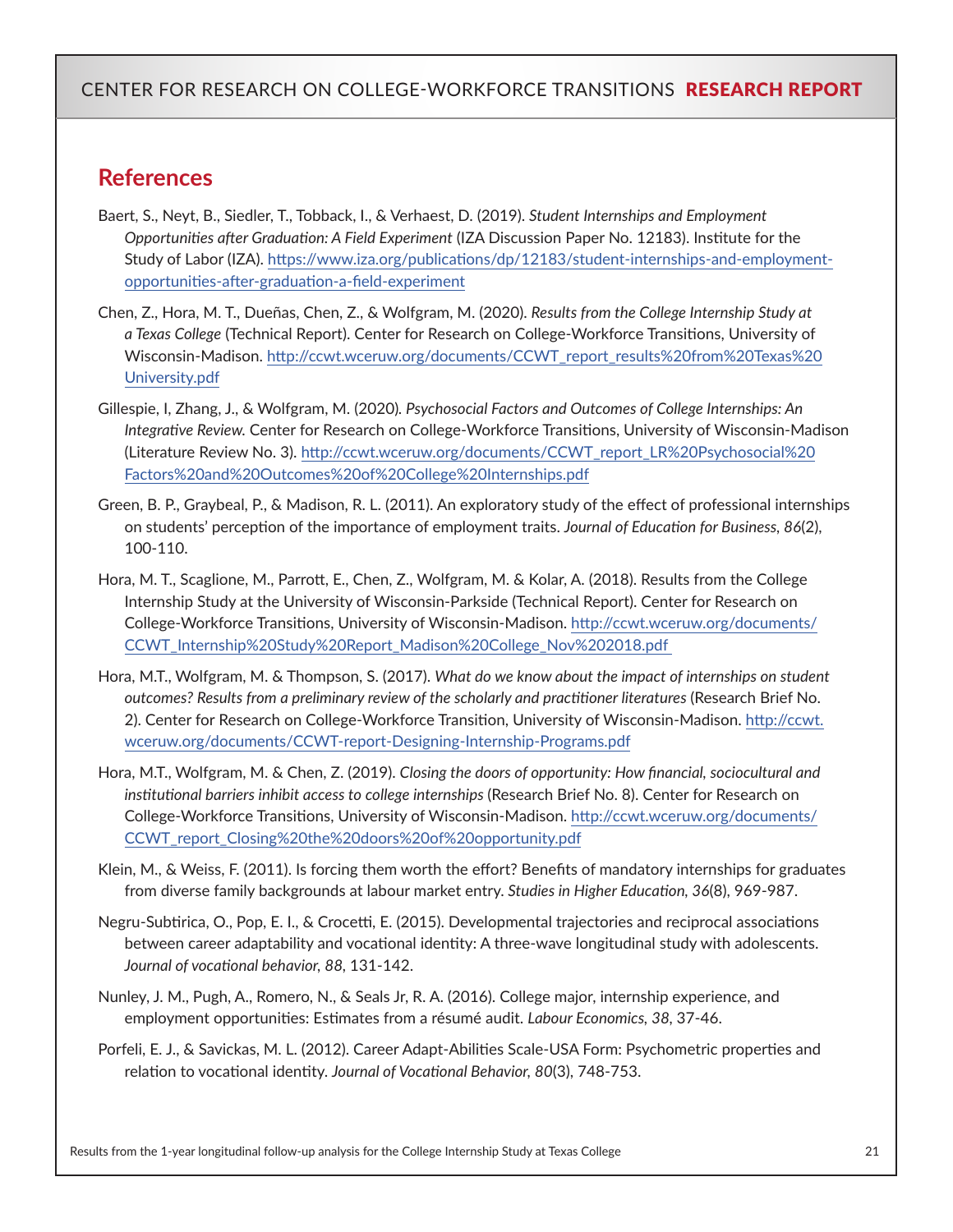- Ocampo, A. C. G., Reyes, M. L., Chen, Y., Restubog, S. L. D., Chih, Y. Y., Chua-Garcia, L., & Guan, P. (2020). The role of internship participation and conscientiousness in developing career adaptability: A five-wave growth mixture model analysis. *Journal of Vocational Behavior, 120*(103426), 1-15.
- Powers, K., Chen, H., Prasad, K., Gilmartin, S., & Sheppard, S. (2018, January). Exploring How Engineering Internships and Undergraduate Research Experiences Inform and Influence College Students' Career Decisions and Future Plans. In *Proceedings of the American Society for Engineering Education Annual Conference, June 24-27, 2018.* Salt Lake City, Utah.
- Rigsby, J. T., Addy, N., Herring, C., & Polledo, D. (2013). An examination of internships and job opportunities. *Journal of Applied Business Research, 29*(4), 1131-1144.
- Savickas, M. L. (2013). Career construction theory and practice. *Career development and counseling: Putting theory and research to work, 2,* 147-180.
- Silva, P., Lopes, B., Costa, M., Melo, A. I., Dias, G. P., Brito, E., & Seabra, D. (2018). The million-dollar question: can internships boost employment? *Studies in Higher Education, 43*(1), 2-21.
- Taylor, M. S. (1988). Effects of college internships on individual participants. *Journal of Applied Psychology, 73*(3), 393.
- Weiss, F., Klein, M., & Grauenhorst, T. (2014). The effects of work experience during higher education on labour market entry: learning by doing or an entry ticket? *Work, Employment and Society, 28*(5), 788-807.